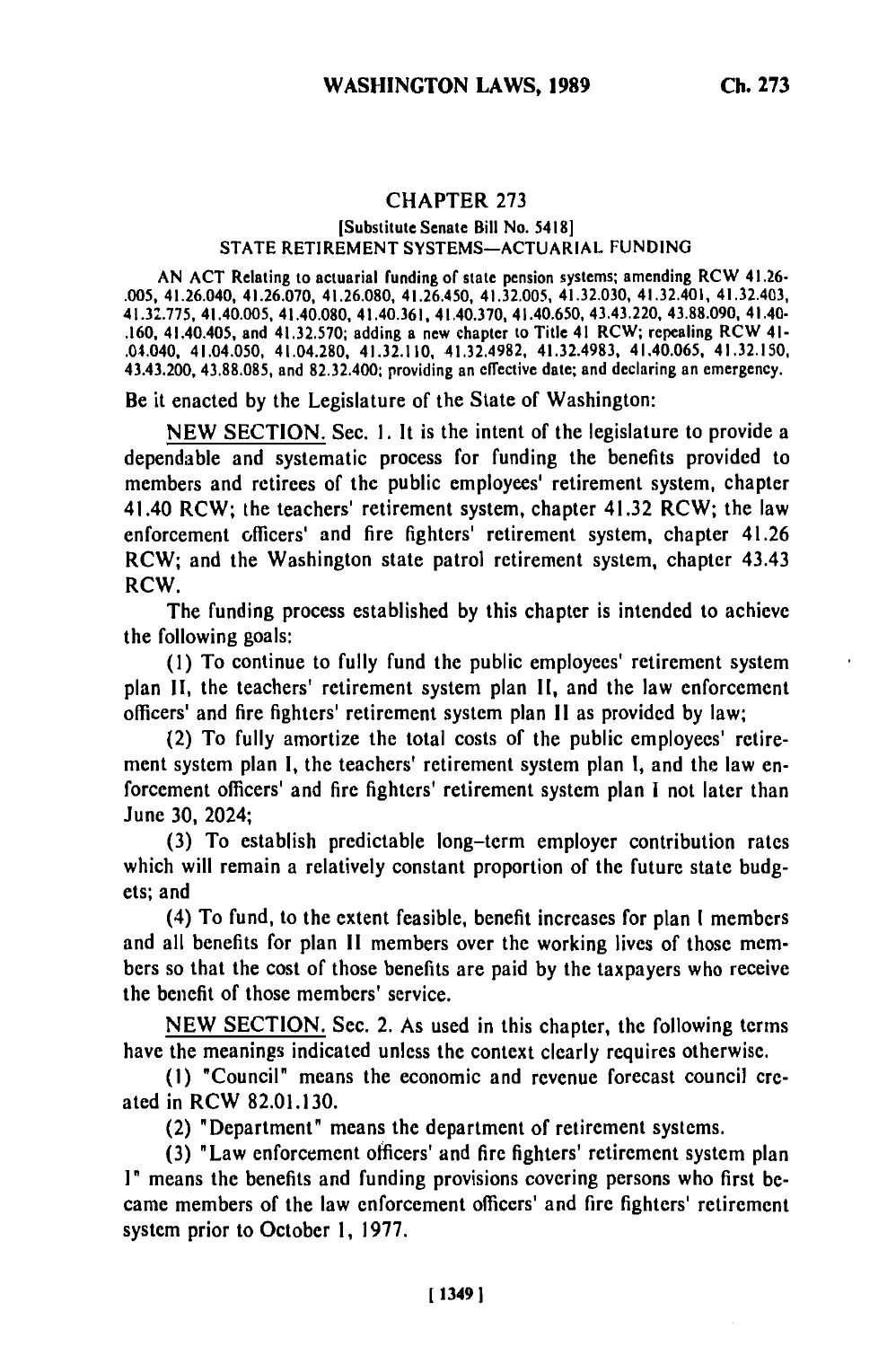(4) "Law enforcement officers' and fire fighters' retirement system plan **11"** means the benefits and funding provisions covering persons who first became members of the law enforcement officers' and fire fighters' retirement system on or after October **1, 1977.**

(5) "Public employees' retirement system plan 1" means the benefits and funding provisions covering persons who first became members of the public employees' retirement system prior to October **1,** 1977.

(6) "Public employees' retirement system plan **I"** means the benefits and funding provisions covering persons who first became members of the public employees' retirement system on or after October **1,** 1977.

(7) "Teachers' retirement system plan **I"** means the benefits and funding provisions covering persons who first became members of the teachers' retirement system prior to October **1,** 1977.

(8) "Teachers' retirement system plan **11"** means the benefits and funding provisions covering persons who first became members of the teachers' retirement system on or after October **1,** 1977.

(9) "Unfunded liability" means the unfunded actuarial accrued liability of a retirement system.

(10) "Actuary" or "state actuary" means the state actuary employed under chapter 44.44 RCW.

(11) "State retirement systems" means the retirement systems listed in RCW 41.50.030.

NEW SECTION. Sec. 3. **(1)** The economic and revenue forecast council shall adopt the economic assumptions used by the state actuary in conducting valuation studies of the state retirement systems.

(2) Beginning September 1, 1989, and every six years thereafter, the state actuary shall submit to the council information regarding the experience and financial condition of each state retirement system. The council shall review the information submitted **by** the state actuary and shall recommend any adjustments which may be needed to the state or employer contribution rates contained in sections 6 and 7 of this act for the public employees' retirement system; the teachers' retirement system; the law enforcement officers' and fire fighters' retirement system; and the Washington state patrol retirement system.

(3) The council may utilize information provided **by** the state actuary and such other information as it may request.

NEW SECTION. Sec. 4. (1) The adoption of the economic assumptions and the recommendation of changes in employer and state contribution rates shall be by affirmative vote of at least five members of the council.

(2) The employer and state contribution rates recommended by the council shall be the level percentages of pay which are needed:

(a) To fully amortize the total costs of the public employees' retirement system plan **1,** the teachers' retirement system plan **I,** the law enforcement officers' and fire fighters' retirement system plan **1,** and the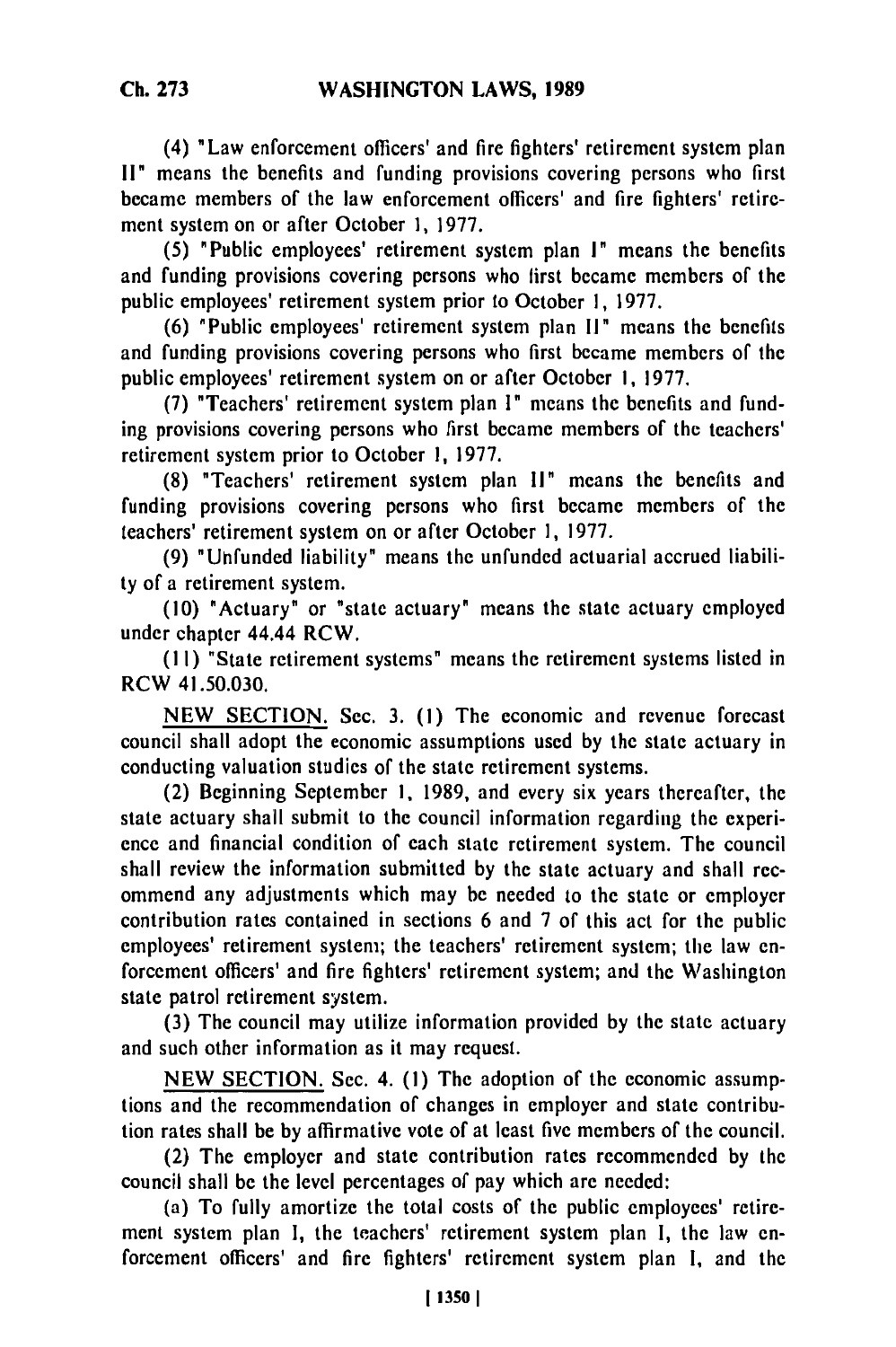$\overline{a}$ 

unfunded liability of the Washington state patrol retirement system not later than June **30,** 2024; and

**(b)** To also continue to fully fund the public employees' retirement system plan **I,** the teachers' retirement system plan **11,** and the law enforcement officers' and fire fighters' retirement system plan **I!** in accordance with the provisions of RCW 41.40.650, 41.32.775, and 41.26.450, respectively.

NEW SECTION. Sec. 5. **(1)** Beginning September I, 1990, employers of members of the public employees' retirement system, the teachers' retirement system, and the Washington state patrol retirement system shall make contributions to those systems based on the rates established in sections 6 and **7** of this act.

(2) Beginning September **1,** 1990, the state shall make contributions to the law enforcement officers' and fire fighters' retirement system based on the rates established in sections 6 and **7** of this act. The state treasurer shall transfer the required contributions each month on the basis of salary data provided by the department.

**(3)** Beginning September **1,** 1990, the department shall bill employers, and the state shall make contributions to the law enforcement officers' and fire fighters' retirement system, using **the** combined rates established in sections 6 and 7 of this act regardless of the level of pension funding provided in the biennial budget. Any member of an affected retirement system may, by mandamus or other appropriate proceeding, require the transfer and payment of funds as directed in this section.

(4) The contributions received for the public employees' retirement system shall be allocated between the public employees' retirement system plan I fund and public employees' retirement system plan II fund as follows: The contributions necessary to fully fund the public employees' retirement system plan **11** employer contribution required by RCW 41.40.650 shall first be deposited in the public employees' retirement system plan II fund. **All** remaining public employees' retirement system employer contributions shall **be** deposited in the public employees' retirement system plan **I** fund.

The employer contributions for the teachers' retirement system, and the state contributions for the law enforcement officers' and fire fighters' retirement system shall be allocated in the same manner as the public employees' retirement system and in accordance with the law enforcement officers' and fire fighters' retirement system plan **II** and the teachers' retirement system plan II contribution rates required **by** RCW 41.26.450 and 41.32.775 respectively.

NEW SECTION. Sec. 6. Beginning September **1,** 1990, the basic state contribution rate for the law enforcement officers' and fire fighters' retirement system, and the basic employer contribution rates for the public employees' retirement system, the teachers' retirement system, and the Washington state patrol retirement system shall be as follows: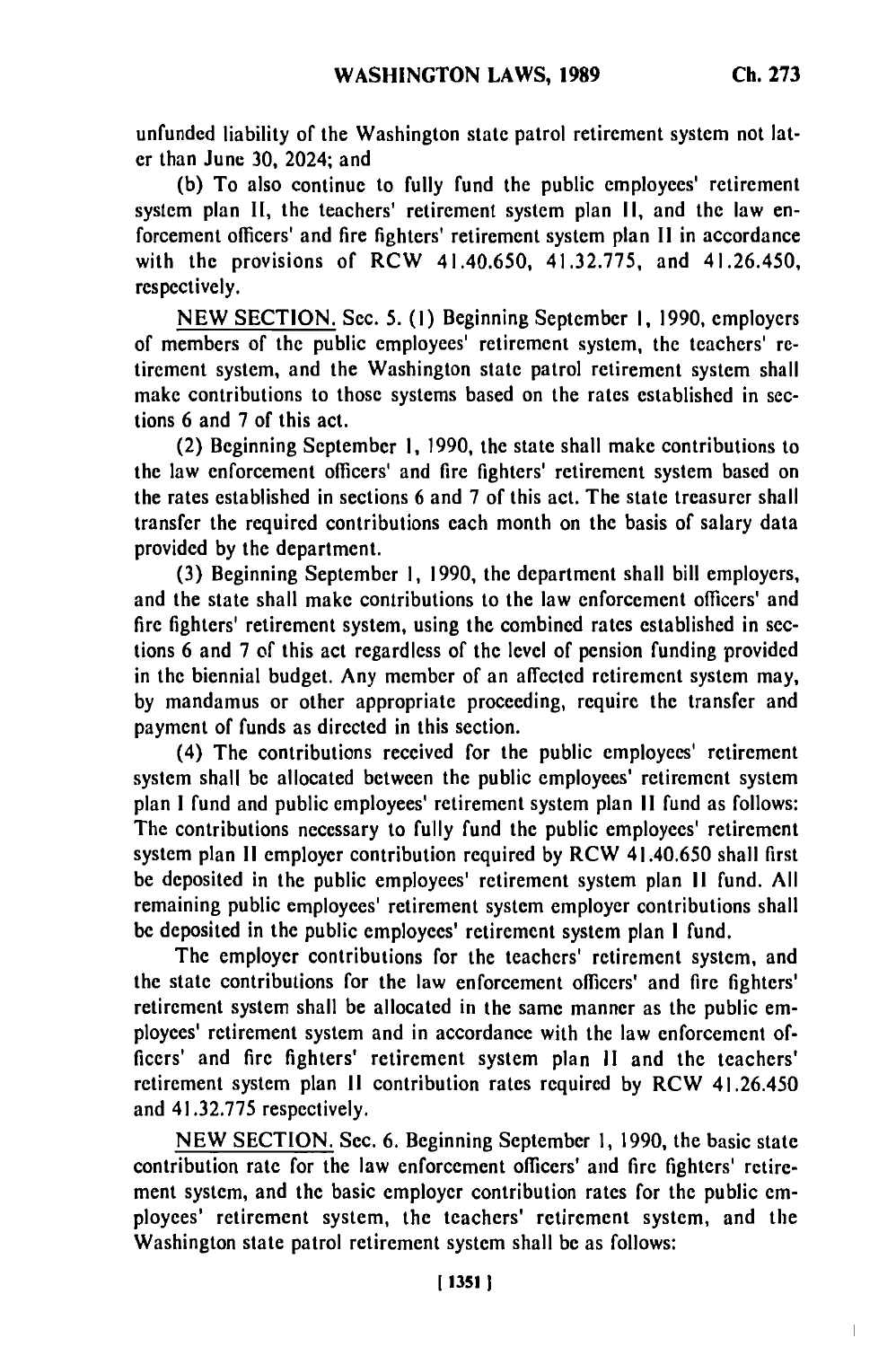**(1) 7.10%** for all members of the public employees' retirement system;

(2) **12.60%** for all members of the teachers' retirement system;

**(3) 16.88%** for all members of the law enforcement officers' and fire fighters' retirement system; and

(4) 21.47% for all members of the Washington state patrol retirement system.

**NEW SECTION.** Sec. **7. (1)** Beginning September **1, 1990,** in addition to the basic employer contribution rate established in section **6** of this act, the department shall also charge employers of public employees' retirement system, teachers' retirement system, or Washington state patrol **re**tirement system members an additional supplemental rate to pay for the cost of additional benefits, if any, granted to members of those systems after January **1, 1991.** The supplemental contribution rates required **by** this section shall be calculated **by** the state actuary and shall be charged regardless of language to the contrary contained in the statute which authorizes additional benefits.

(2) Beginning September **1, 1990,** in addition to the basic state contribution rate established in section **6** of this act for the law enforcement officers' and fire fighters' retirement system the department shall also establish a supplemental rate to pay for the cost of additional benefits, if any, granted to members of the law enforcement officers' and fire fighters' retirement system after January **1, 1990.** This supplemental rate shall **be** calculated **by** the state actuary and the state treasurer shall transfer the additional required contributions regardless of language to the contrary contained in the statute which authorizes the additional benefits.

**(3)** The supplemental rate charged under this section to fund **benefit** increases provided to active members of the public employees' retirement system plan **I,** the teachers' retirement system plan **I,** the law enforcement officers' and fire fighters' retirement system plan **1,** and Washington state patrol retirement system, shall be calculated as the level percentage of all members' pay needed to fund the cost of the benefit not later than June **30,** 2024.

(4) The supplemental rate charged under this section to fund benefit increases provided to active and retired members of the public employees' retirement system plan **11,** the teachers' retirement system plan **1I,** or the law enforcement officers' and fire fighters' retirement system plan **11,** shall be calculated as the level percentage of all members' pay needed to fund the cost of the benefit, as calculated under RCW 41.40.650, **41.32.775,** or 41- .26.450, respectively.

**(5)** The supplemental rate charged under this section to fund postretirement adjustments which are provided on a nonautomatic basis to current retirees shall be calculated as the percentage of pay needed to fund the adjustments as they are paid to the retirees. The supplemental rate charged under this section to fund automatic postretirement adjustments for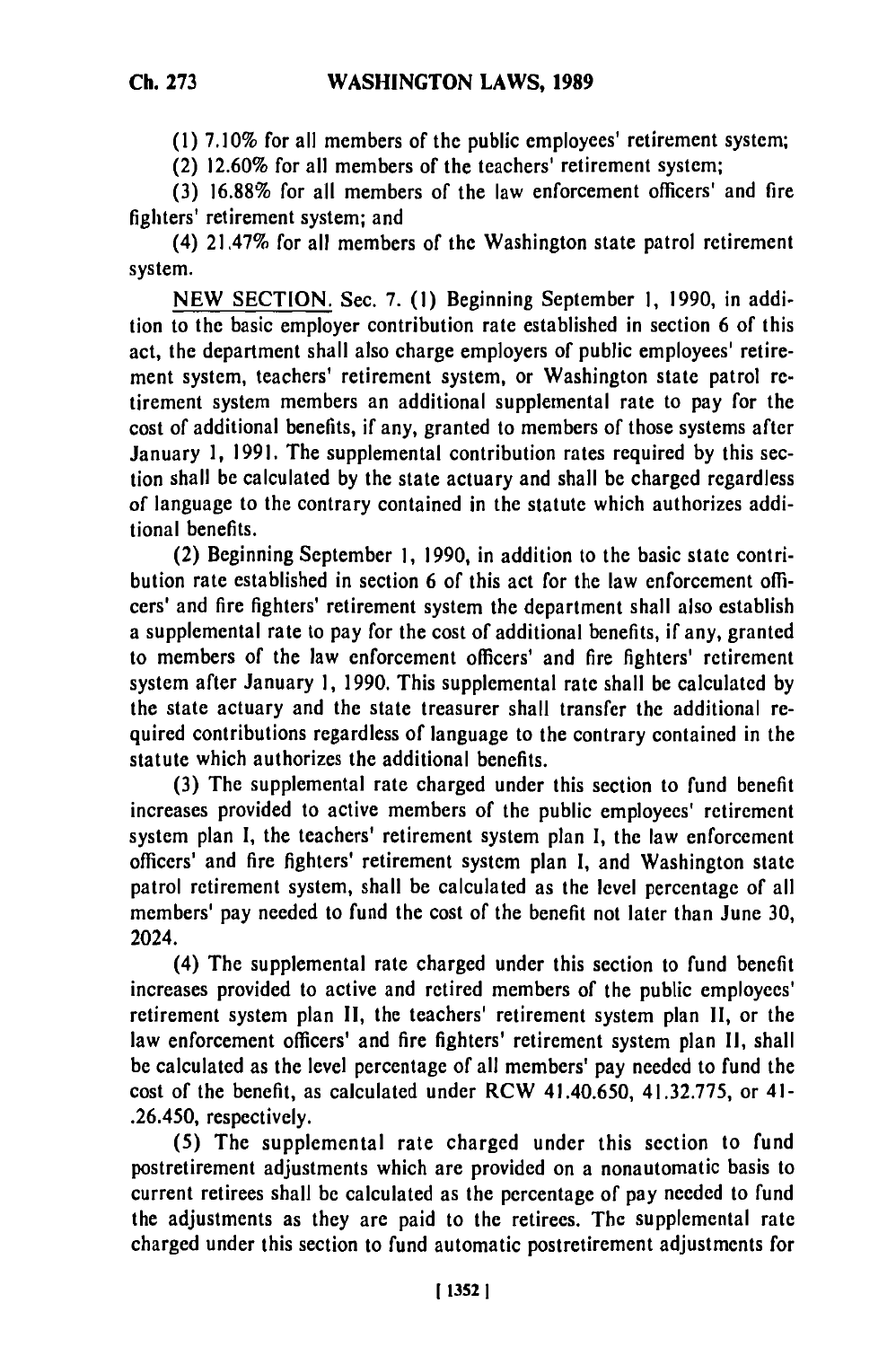i.

active or retired members of the public employees' retirement system plan **I** and the teachers' retirement system plan I shall be calculated as the level percentage of pay needed to fund the cost of the automatic adjustments not later than June **30,** 2024.

**NEW SECTION.** Sec. **8.** In addition to the basic and supplemental employer contributions required **by** sections **6** and 7 of this act the department may also require additional employer contributions as provided **by** law.

**NEW SECTION.** Sec. **9.** The department shall collect and keep in convenient form such data as shall be necessary for an actuarial valuation of the assets and liabilities of the state retirement systems, and for making an actuarial investigation into the mortality, service, compensation, and other experience of the members and beneficiaries of those systems. The department and state actuary shall enter into a memorandum of understanding regarding the specific data the department will collect, when it will be collected, and how it will be maintained. The department shall notify the state actuary of any changes it makes, or intends to make, in the collection and maintenance of such data.

At least once in each six-year period, the state actuary shall conduct an actuarial investigation of the mortality, service, compensation and other experience of the members and beneficiaries of each state retirement system, and into the financial condition of each system. The results of each investigation shall be filed with the department, the office of financial management, and the budget writing committees of the Washington house of representatives and senate. Upon the basis of such actuarial investigation the department shall adopt such tables, schedules, factors, and regulations as are deemed necessary in the light of the findings of the actuary for the proper operation of the state retirement systems.

Sec. **10.** Section **18,** chapter 294, Laws of **1977** ex. sess. as last amended **by** section **5,** chapter 102, Laws of **1985** and RCW 41.26.005 are each amended to read as follows:

**(I)** "Law enforcement officers' and fire fighters' retirement system plan I" or "plan **I"** means the benefits and funding provisions covering persons who first became members of the law enforcement officers' and fire fighters' retirement system prior to October **1, 1977.** The provisions of the following sections of this chapter shall apply only to **((persons-who establish member**ship in the retirement system on or before September 30, 1977)) members of plan **I:** RCW 41.26.080, 41.26.090, 41.26.100, 41.26.110, 41.26.120, 41- **.26.125,** 41.26.130, 41.26.140, 41.26.150, 41.26.160, 41.26.170, 41.26;190, 41.26.200, 41.26.240, 41.26.250, 41.26.260, and 41.26.270.

(2) "Law enforcement officers' and fire fighters' retirement system plan **II"** or "plan **II"** means the benefits and funding provisions covering persons who first became members of the law enforcement officers' and fire fighters'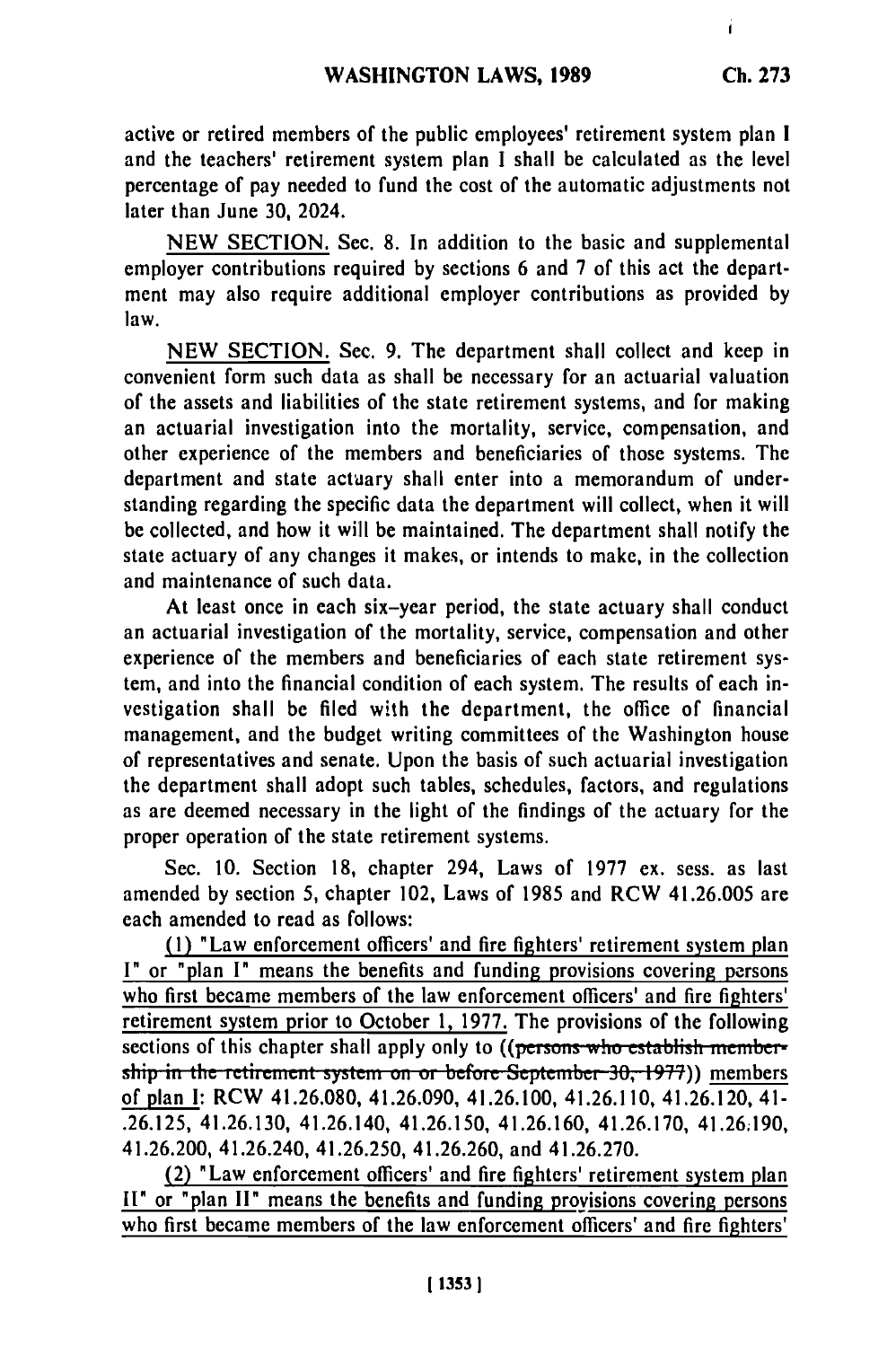retirement system on or after October **1, 1977.** The provisions of RCW 41- .26.400 through **41.26.550** shall apply only to members of plan **II.**

Sec. **11.** Section 4, chapter **209,** Laws of **1969** ex. sess. as last amended **by** section **1,** chapter 45, Laws of **1979** ex. sess. and RCW 41.26.040 are each amended to read as follows:

The Washington law enforcement officers' and fire fighters' retirement system is hereby created for fire fighters and law enforcement officers.

**(1)** (a) Notwithstanding RCW **41.26.030(8)** and except as provided in subsection **(1)(b)** of this section, all fire fighters and law enforcement officers employed as such on or after March **1, 1970,** on a full time fully compensated basis in this state shall be members of the retirement system established **by** this chapter with respect to all periods of service as such, to the exclusion of any pension system existing **under** any prior act except as provided in subsection (2) of this section.

**(b)** No fire fighter or law enforcement officer who commences a period of employment on or after July **1, 1979,** as a participant under the federal comprehensive employment and training act of **1973 (CETA) (29 U.S.C.** Sec. **801** et seq.), as amended, shall be a member of this system during the period of such participation unless, at the commencement of the participation under **CETA,** the fire fighter or law enforcement officer either:

(i) **Has** at least five years of service and the full amount of the employee's contributions for such service remains on deposit in the system; or

(ii) Has previously been retired from this system.

(2) Any employee serving as a law enforcement officer or fire fighter on March **1, 1970,** who is then making retirement contributions under any prior act shall have his membership transferred to the system established **by** this chapter as of such date. Upon retirement for service or for disability, or death, of any such employee, his retirement benefits earned under this chapter shall be computed and paid. In addition, his benefits under the prior retirement act to which he was making contributions at the time of this transfer shall be computed as if he had not transferred. For the purpose of such computations, the employee's creditability of service and eligibility for service or disability retirement and survivor and all other benefits shall continue to be as provided in such prior retirement act, as if transfer of membership had not occurred. The excess, if any, of the benefits so computed, giving full value to survivor benefits, over the benefits payable under this chapter shall be paid whether or not the employee has made application under the prior act. If the employee's prior retirement system was the Washington public employees' retirement system, payment of such excess shall be made **by** that system; if the employee's prior retirement system was the state-wide city employees' retirement system, payment of such excess shall be made **by** the employer which was the member's employer when his transfer of membership occurred: PROVIDED, That any death in line of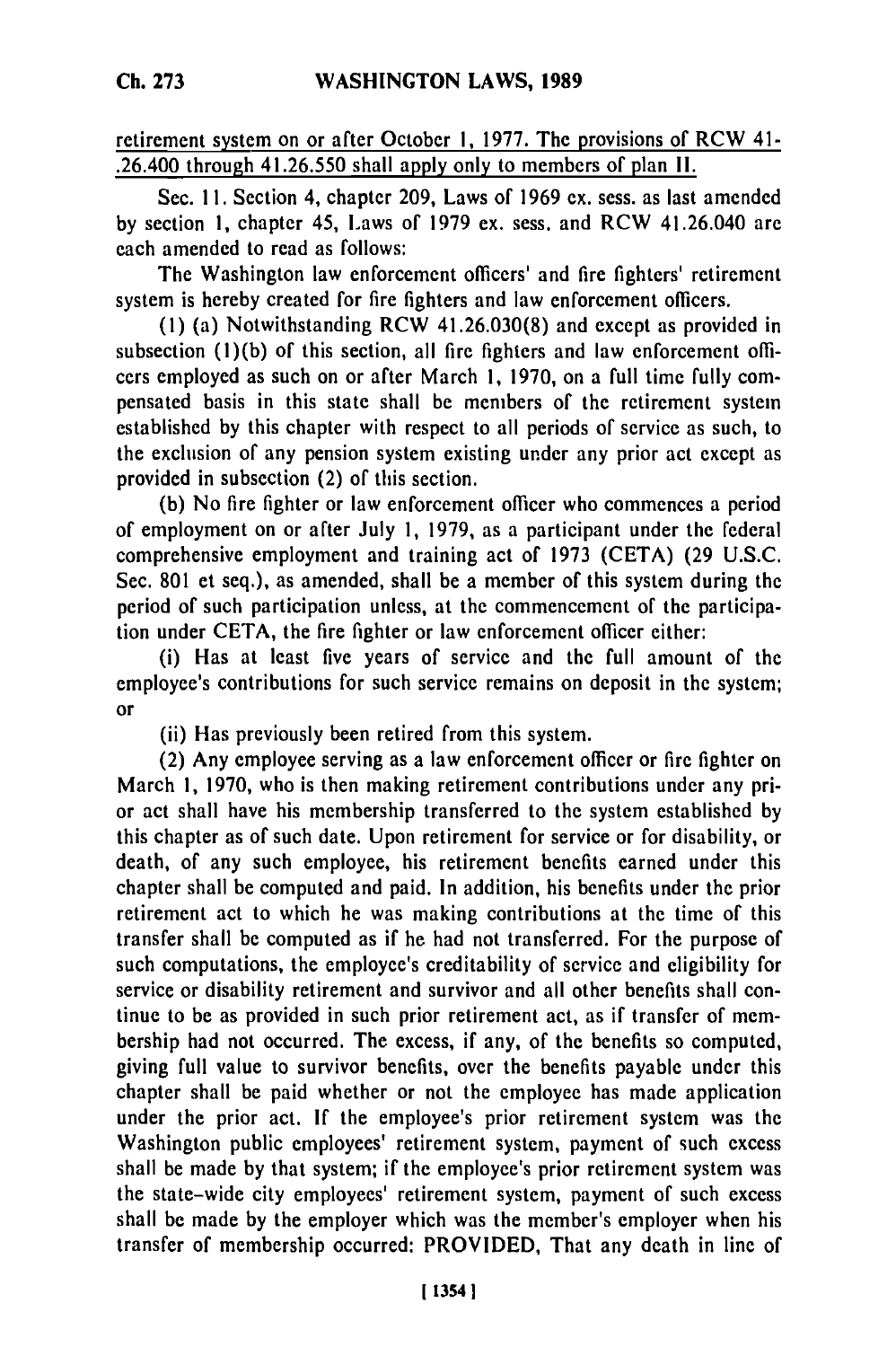duty lump sum benefit payment shall continue to be the obligation of that system as provided in RCW 41.44.210; in the case of all other prior retirement systems, payment of such excess shall be made by the employer which was the member's employer when his transfer of membership occurred.

(3) All funds held by any firemen's or policemen's relief and pension fund shall remain in that fund for the purpose of paying the obligations of the fund. The municipality shall continue to levy the dollar rate as provided in RCW 41.16.060, and this dollar rate shall be used for the purpose of paving the benefits provided in chapters 41.16 and 41.18 RCW. The obligations of chapter 41.20 RCW shall continue to be paid from whatever financial sources the city has been using for this purpose.

(4) Any member transferring from the Washington public employees' retirement system or the state-wide city employees' retirement system shall have transferred from the appropriate fund of the prior system of membership, a sum sufficient to pay into the Washington law enforcement officers' and fire fighters' retirement system fund the amount of the employees' and employers' contributions plus credited interest in the prior system for all service, as defined in this chapter, from the date of the employee's entrance therein until March 1, 1970. Except as provided for in subsection (2), such transfer of funds shall discharge said state retirement systems from any further obligation to pay benefits to such transferring members with respect to such service.

 $((5)$  All unfunded liabilities created by this or any other section of this chapter shall be computed by the actuary in his biennial evaluation. Such computation shall provide for amortization of the unfunded liabilities over a period of not more than forty years from March 1, 1970. The amount thus computed as necessary shall be reported to the governor by the department of retirement systems-for inclusion in the budget. The legislature shall make the necessary appropriation to fund the unfunded liability from the state general fund beginning with the  $1971-1973$  biennium.)

Sec. 12. Section 7, chapter 209, Laws of 1969 ex. sess. as last amended by section 28, chapter 3, Laws of 1981 and RCW 41.26.070 are each amended to read as follows:

 $((A$  fund is)) Two funds are hereby created and established in the state treasury to be known as the Washington law enforcement officers' and fire fighters' system plan I retirement fund, and the Washington law enforcement officers' and fire fighters' system plan II retirement fund which shall consist of all moneys paid into  $((*it*))$  them in accordance with the provisions of this chapter, whether such moneys shall take the form of cash, securities, or other assets. The plan I fund shall consist of all moneys paid to finance the benefits provided to members of plan I, and the plan II fund shall consist of all moneys paid to finance the benefits provided to members of plan II. The state investment board has full power to invest or reinvest the funds created by this chapter in the securities authorized by RCW 43.84.150.

 $\overline{1}$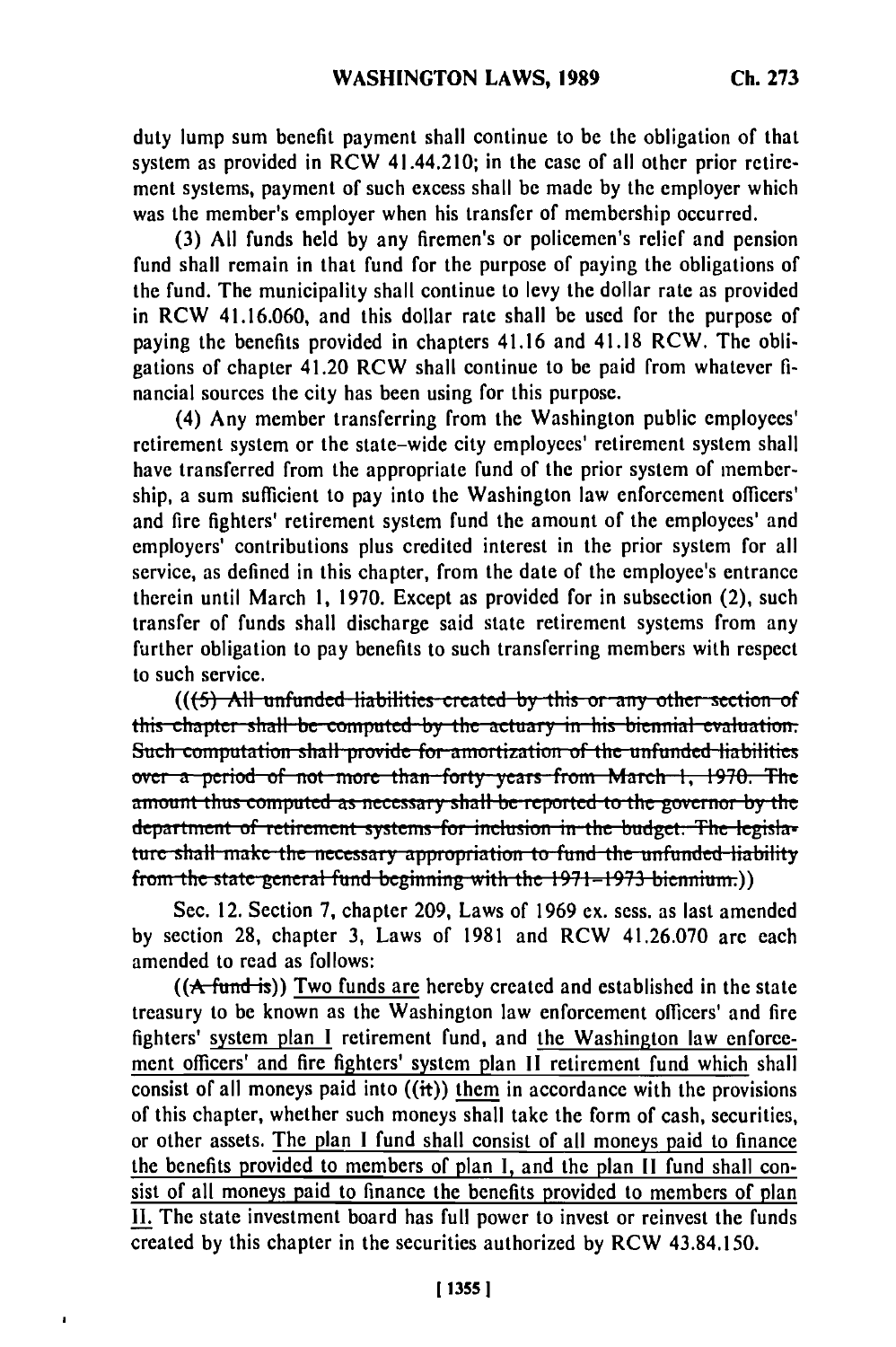**(1)** The state treasurer shall be the custodian of all funds of the retirement system and all disbursements therefrom shall be paid **by** the state treasurer upon vouchers duly authorized by the ((retirement board)) department and bearing the signature of the duly authorized officer of the ((retirement board)) department.

(2) The state treasurer is hereby authorized and directed to deposit any portion of the funds of the retirement system not needed for immediate use in the same manner and subject to all the provisions of law with respect to the deposit of state funds by such treasurer, and all interest earned by such portion of the retirement system's funds as may be deposited by the state treasurer in pursuance of authority herewith given shall be collected by him and placed to the credit of the retirement fund or the department of retirement systems expense fund.

(3) Into the retirement system fund shall be paid all moneys received by the ((retirement board)) department, and paid therefrom shall be all refunds, adjustments, retirement allowances and other benefits provided for herein. All contributions by employers for the expense of operating the retirement system as provided for herein shall be transferred by the state treasurer from the retirement system fund to the department of retirement systems expense fund upon authorization of the ((retirement board)) department.

(4) There is hereby utilized for the purposes of this chapter, the department of retirement systems expense fund, as provided for in RCW 41- .40.080 and from which shall be paid the expenses of the administration of this retirement system.

**(5)** In order to reimburse the department of retirement systems expense fund on an equitable basis the ((retirement board)) department shall ascertain and report to each employer the  $((sum))$  contribution rate necessary to defray its proportional share of the entire expense of the administration of this chapter during the ensuing biennium or fiscal year whichever may be required. Such sum is to be computed in an amount directly proportional to the estimated entire expense of the said administration as the ratio of monthly salaries of the employer's members bears to the total salaries of all members in the entire system. It shall then be the duty of all such employers to include in their budgets or otherwise provide the amounts so required.

(6) The ((retirement board)) department shall compute and bill each employer at the end of each month for the amount due for that month to the department of retirement systems expense fund and the same shall be paid as are its other obligations. Such computation as to each such employer shall be made on a percentage rate of salary established by the  $((**board**))$ department: PROVIDED, That the ((retirement-board)) department may at its discretion establish a system of billing based upon calendar year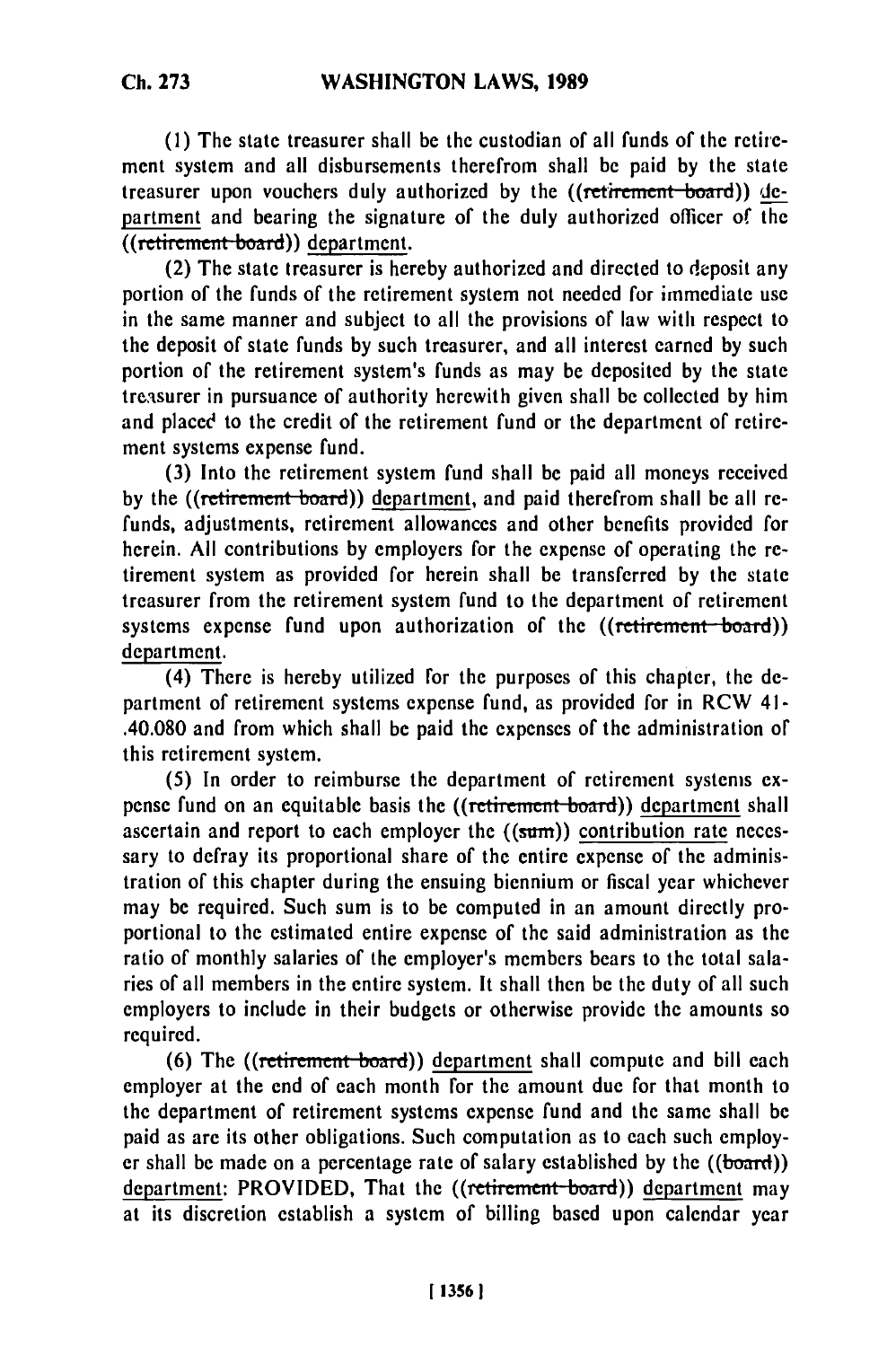quarters in which event the said billing shall be at the end of each such quarter.

(7) For the purpose of providing amounts to be used to defray the cost of such administration, the ((retirement board)) department shall ascertain at the beginning of each biennium and request from the legislature an appropriation from the department of retirement systems expense fund sufficient to cover estimated expenses for the said biennium.

(8) RCW 41.26.060, 41.26.070 and 41.26.085 shall take effect commencing on January 1, 1972.

Sec. 13. Section 8, chapter 209, Laws of 1969 ex. sess. and RCW 41-.26.080 are each amended to read as follows:

The total liability of ((this)) the plan I system shall be funded as follows:

(1) Every plan I member shall have deducted from each payroll a sum equal to six percent of his basic salary for each pay period.

(2) Every employer shall contribute monthly a sum equal to six percent of the basic salary of each plan I employee who is a member of this retirement system. The employer shall transmit the employee and employer contributions with a copy of the payroll to the retirement system monthly.

 $(3)$  ((The biennial actuarial evaluation required by RCW-41.26.060(2) shall establish the total liability for this system. This liability shall be divided into current service liability and prior service liability. The contributions required by (1) and (2) above shall be applied toward the current service liability with the balance of the current service liability to be appropriated from the state general fund. The prior service liability shall be amortized over a period of not more than forty years from March 1, 1970. The amount thus computed shall be added to the current service liability to be appropriated from the state general fund.

This total amount shall be reported to the governor by the director of the retirement system, upon approval of the board, for inclusion in the budget. The legislature shall make the necessary appropriation from the state general fund to the Washington law enforcement officers' and fire fighters' retirement fund after considering the estimates as prepared and submitted. The transfer of funds from the state general fund to the retirement system shall be at a rate determined by the board of trustees on the basis of the latest actuarial valuation. The total amount of such transfers for a biennium shall not exceed the total amount appropriated by the legislature)) The remaining liabilities of the plan I system shall be funded as provided in sections 1 through 9 of this act.

(4) Every member shall be deemed to consent and agree to the contribution made and provided for herein, and shall receipt in full for his salary or compensation. Payment less said contributions shall be a complete discharge of all claims and demands whatsoever for the services rendered by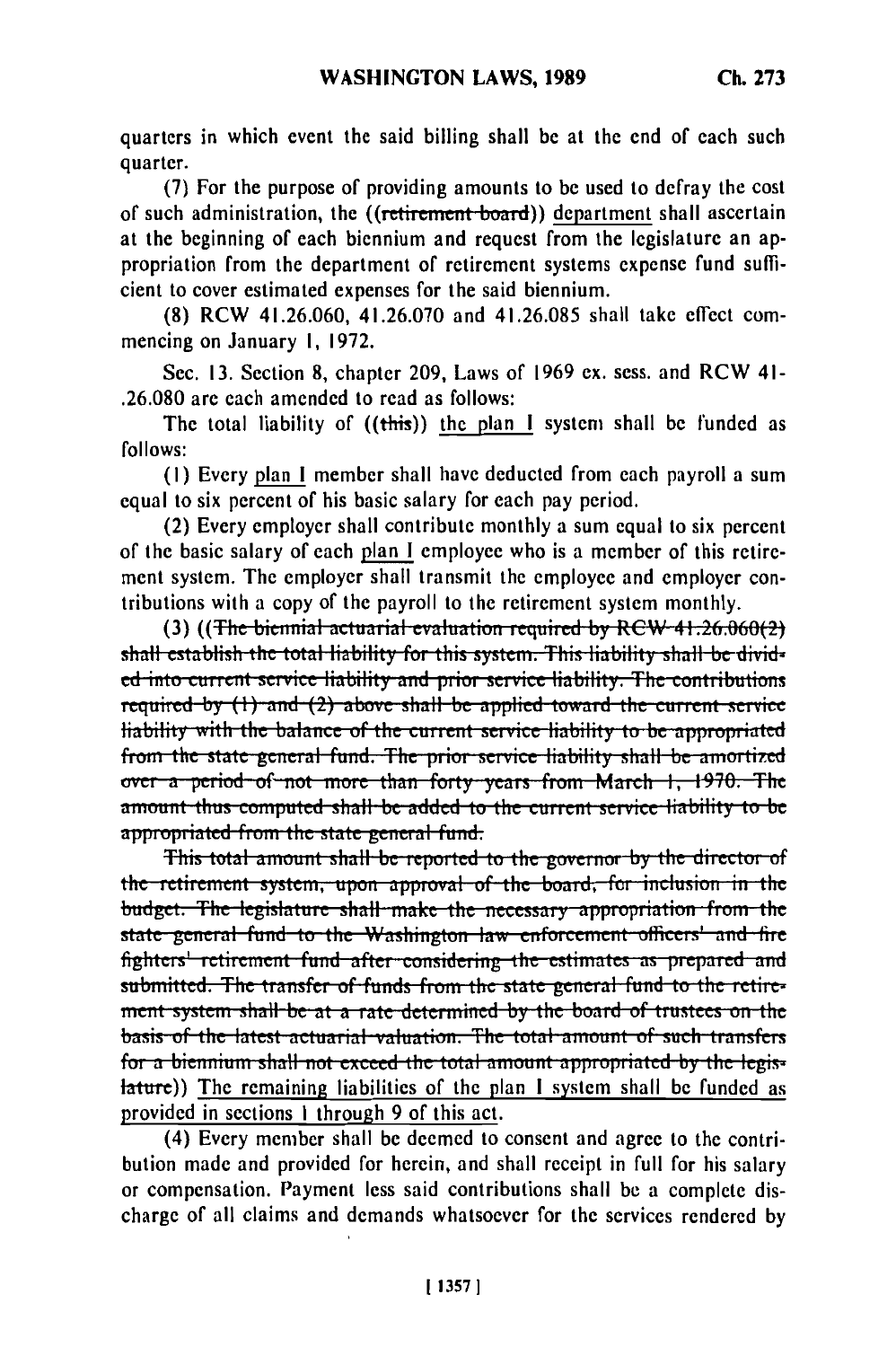such person during the period covered **by** such payments, except his claim to the benefits to which he may be entitled under the provisions of this chapter.

Sec. 14. Section **6,** chapter 294, Laws of **1977** ex. sess. as last amended **by** section **1,** chapter **268,** Laws of **1986** and RCW 41.26.450 are each amended to read as follows:

The required contribution rates to the ((retirement)) **plan II** system for members, employers, and the state of Washington shall be established **by** the director from time to time as may **be** necessary upon the advice of the state actuary. The state actuary shall use the aggregate actuarial cost method to calculate contribution rates.

The member, the employer and the state shall each contribute the following shares of the cost of the retirement system:

| Member   | 50%        |
|----------|------------|
| Employer | $30\%$     |
| State    | <b>20%</b> |

Effective January **1, 1987,** however, no member or employer contributions are required for any calendar month in which the member is not granted service credit.

Any adjustments in contribution rates required from time to time for future costs shall likewise **be** shared proportionally **by** the members, employers, and the stat z. (<del>): PROVIDED, That the costs of amortizing the un-<br>funded supplemental present value of the retirement system for persons who</del> established membership before September 30, 1977, shall be borne in full by the state)).

Any increase in the contribution rate required as the result of a failure of the state or of an employer to make any contribution required **by** this section shall be borne in full **by** the state or **by** that employer not making the contribution.

The director shall notify all employers of any pending adjustment in the required contribution rate and such increase shall **be** announced at least thirty days prior to the effective date of the change.

Members' contributions required **by** this section shall **be** deducted from the members basic salary each payroll period. The members contribution and the employers contribution shall **be** remitted directly to the department within fifteen days following the end of the calendar month during which the payroll period ends. The state's contribution required **by** this section shall **be** transferred to the plan **II** fund from the total contributions transferred **by** the state treasurer under sections **6** and **7** of this act.

Sec. **15.** Section **19,** chapter **293,** Laws of **1977 cx.** sess. and RCW 41- **.32.005** are each amended to read as follows:

**(1)** "Teachers' retirement system plan **"** or "plan **I"** means the **bene**fits and funding provisions covering persons who first became members of the teachers' retirement system prior to July **1, 1977.** The provisions of the following sections of this chapter shall apply only to ((those persons who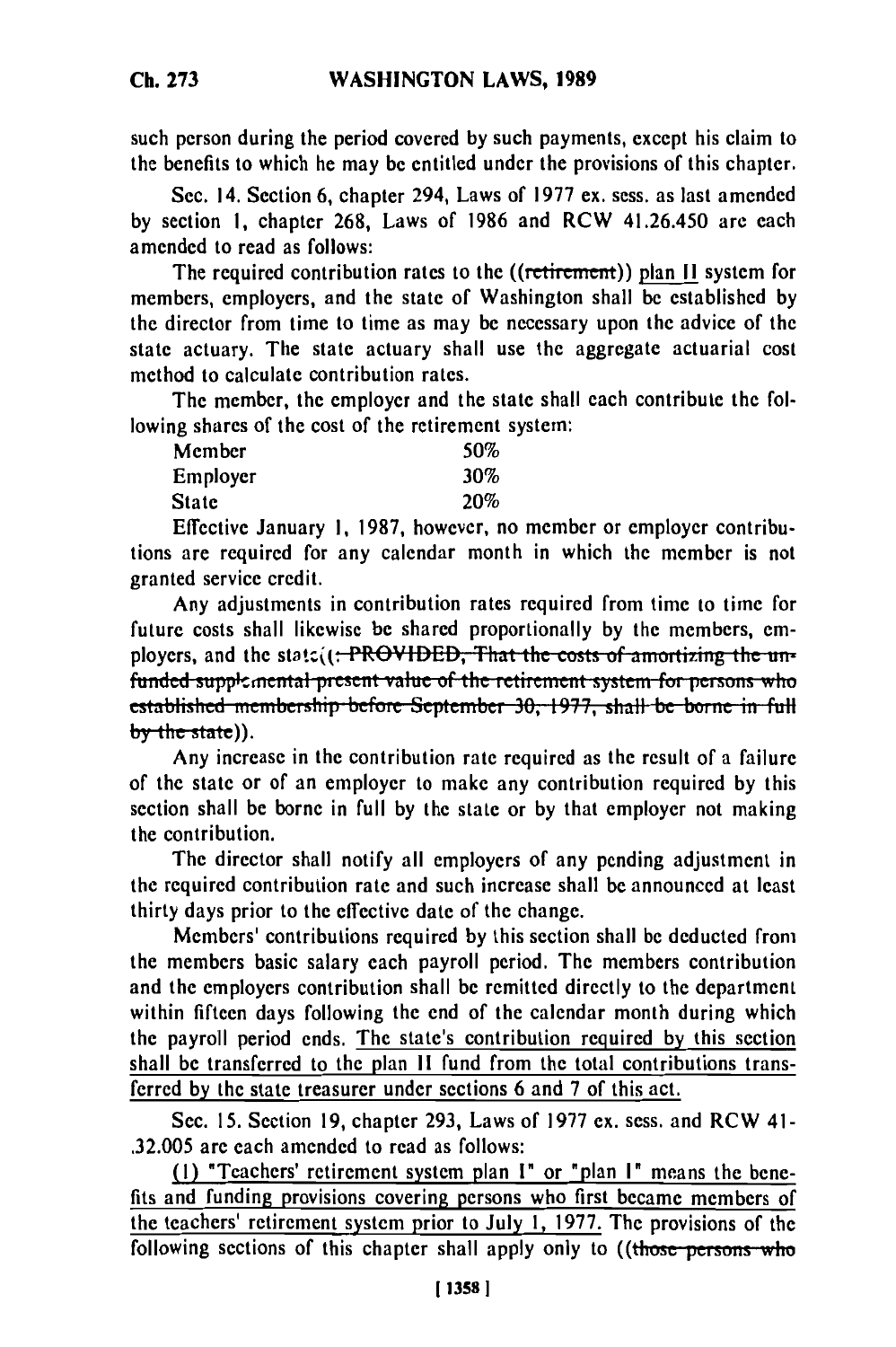establish membership in the retirement system on or before June 30, 1977)) members of plan **1:** RCW 41.32.250, 41.32.260, 41.32.270, 41.32.280, 41- .32.290, 41.32.300, 41.32.310, 41.32.320, 41.32.330, 41.32.340, 41.32.350, 41.32.360, 41.32.365, 41.32.366, 41.32.380, 41.32.390, 41.32.430, 41.32- .440, 41.32.470, 41.32.480, 41.32.491, 41.32.492, 41.32.493, 41.32.4931, 41.32.4932, 41.32.494, 41.32.4943, 41.32.4944, 41.32.4945, 41.32.497, 41- .32.498, ((41.32.4982, 41.32.4983,)) 41.32.499, 41.32.500, 41.32.510, 41- .32.520, 41.32.522, 41.32.523, 41.32.530, 41.32.540, 41.32.550, 41.32.560, 41.32.561, 41.32.565, 41.32.567, 41.32.570, and 41.32.583.

(2) "Teachers' retirement system plan **11"** or "plan **1l"** means the benefits and funding provisions covering persons who first became members of the teachers' retirement system on or after July **1,** 1977. The provisions of RCW 41.32.760 through 41.32.830 shall apply only to the members of plan **II.**

Sec. 16. Section 3, chapter 80, Laws of 1947 as last amended by section **7,** chapter 52, Laws of 1982 1st ex. sess. and RCW 41.32.030 are each amended to read as follows:

All of the assets of the retirement system shall be credited according to the purposes for which they are held, to  $((a$ -fund)) two funds to be maintained in the state treasury, namely, the teachers' retirement system plan I fund and the teachers' retirement system plan **11** fund. The plan **I** fund shall consist of all moneys paid to finance the benefits provided to members of plan **i,** and the plan **11** fund shall consist of all moneys paid to finance the benefits provided to members of plan **11.**

In the records of the teachers' retirement system the teachers' retirement fund plan I fund shall be subdivided into the annuity fund, the annuity reserve fund, the survivors' benefit fund, the pension reserve fund, the disability reserve fund, the death benefit fund, the income fund, the expense fund, and such other funds as may from time to time be created by the director for the purpose of the internal accounting record.

Sec. 17. Section **11,** chapter 14, Laws of 1963 ex. sess. as last amended by section **1,** chapter 236, Laws of 1984 and RCW 41.32.401 are each amended to read as follows:

 $((\text{+)}$  For the purpose of establishing and maintaining an actuarial re**pay. pay. paying the adequate to meet present and future liabilities of the system and to** pay for an equitable portion of the operating expenses of the department, the director shall determine the necessary contribution rates to be made by each employer on all members' total earnable compensation on the basis of **the latest valuation prepared by the state active and shall include a pe. 1116 Tatest valuation prepared by the state actuary, and shall include a per-Example Contribution of the total carnable compensation, to be known as the <br><b>Inormal contribution<sup>8</sup>** and an additional percentage contribution of suc **carnable compensation**; to be known as the "unfunded liability contribu**tion.**<sup>*n*</sup>-The director shall notify employers of such rates at least thirty days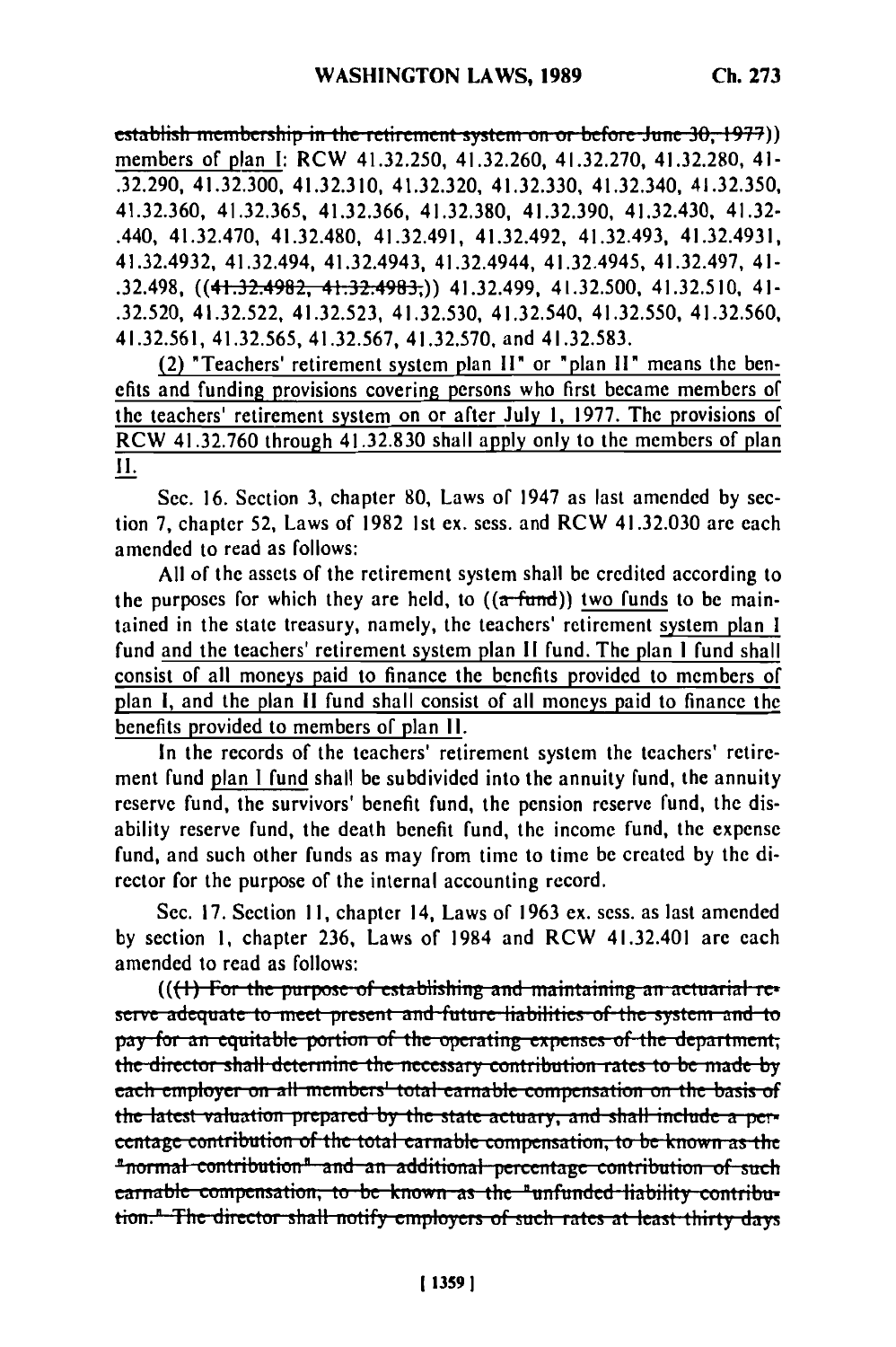prior to their effective date. Such determination shall provide for amortization of unfunded retirement system liabilities over a period of not more than fifty years from July 1, 1964. The legislature shall appropriate to the superintendent of public instruction the full amount recommended by the state actuary for the employer contribution rates for state funded certificated staff. The amounts shall be deposited in the teachers' retirement fund for the payment of pensions, survivors' benefits, and the employer's share of the operating expenses for the system. However, a school district for the 1985= 86 school year shall not be required to pay to the department of retirement systems for the employer contribution to the teachers' retirement system, any amount in excess of the funds received by such school district from the state through the office of the superintendent of public instruction for such purpose, and for the 1986-87 school year and thereafter, a school district shall not be required to pay at a rate exceeding the rate that the director sets for the employer contribution for each employee.

 $\left(\frac{1}{2}\right)$ ) In order to equitably reimburse the department of retirement systems expense fund, the director shall ascertain and report to each employer the contribution rate necessary to defray its proportional share of the cost of administering this chapter during either the next biennium or fiscal year, whichever is required to provide the amounts needed to defray such cost of administration. The director shall also ascertain at the beginning of either each biennium or each fiscal year, whichever is required, and request from the legislature an appropriation for the department of retirement systems expense fund sufficient to cover estimated expenses for the biennium or fiscal year.

Sec. 18. Section 3, chapter 236, Laws of 1984 and RCW 41.32.403 are each amended to read as follows:

The amount paid by each employer shall be computed by applying the rates established ( $(by$  RCW 41.32.401)) under sections 1 through 9 of this act to the total earnable compensation of the employer's members as shown on the current payrolls of the employer. The employer's contribution shall be paid at the end of each month in the amount due for that month.

Sec. 19. Section 6, chapter 293, Laws of 1977 ex. sess. as last amended by section 2, chapter 268, Laws of 1986 and RCW 41.32.775 are each amended to read as follows:

The required contribution rates to the retirement system for both members and employers shall be established by the director from time to time as may be necessary upon the advice of the state actuary: PROVID-ED, That the employer contribution shall be contributed as provided in RCW  $((41.32.401))$  41.32.403. The state actuary shall use the aggregate actuarial cost method to calculate contribution rates. The employer contribution rate calculated under this section shall be used only for the purpose of determining the amount of employer contributions to be deposited in the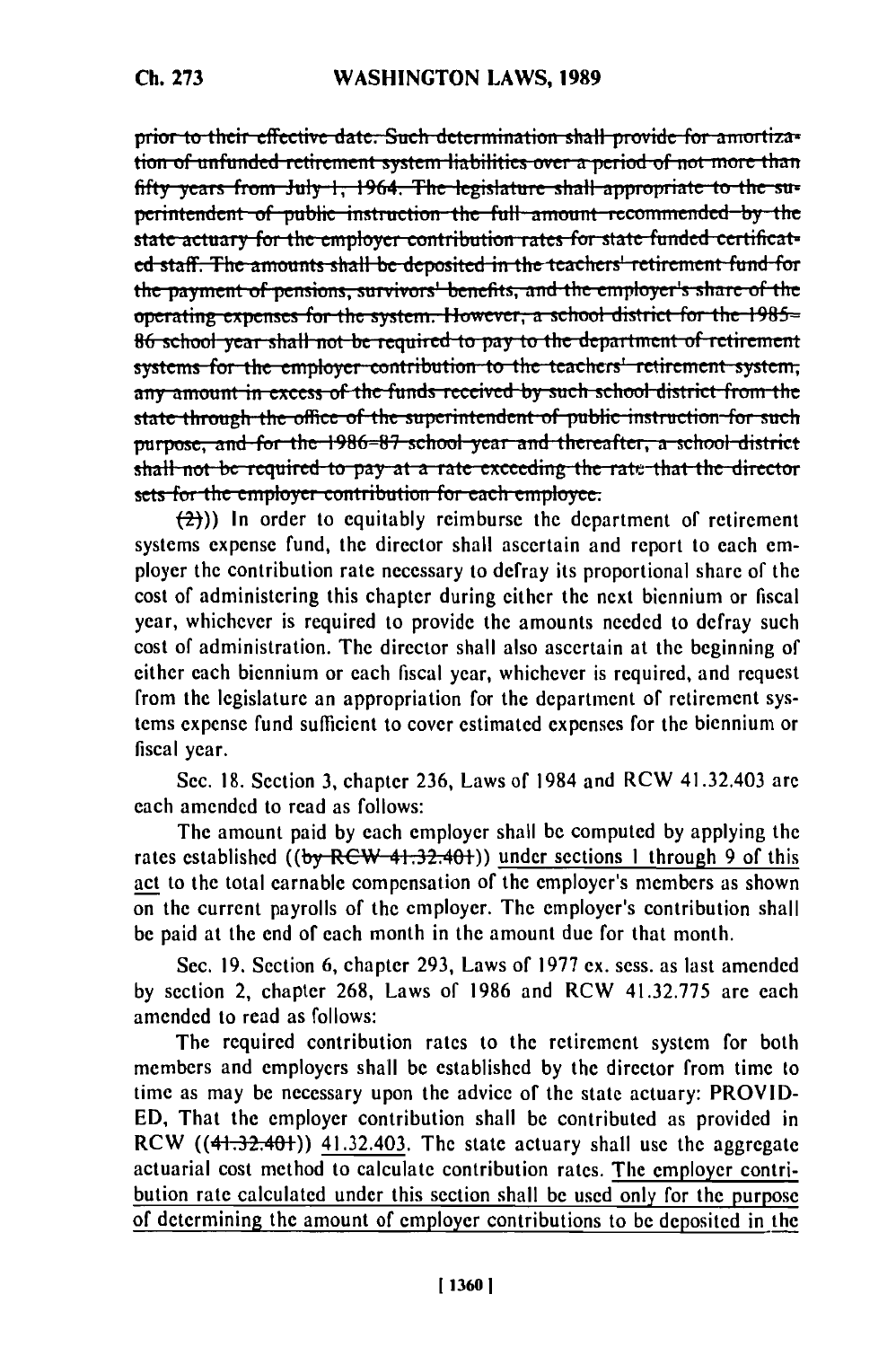Ĭ.

plan II fund from the total employer contributions collected under RCW 41.32.403.

Contribution rates required to fund the costs of the retirement system shall always be equal for members and employers, except as herein provided. Effective January 1, 1987, however, no member or employer contributions are required for any calendar month in which the member is not granted service credit. Any adjustments in contribution rates required from time to time for future costs shall likewise be shared equally by the members and employers((:-PROVIDED, That the costs of amortizing the unfunded supplemental present value of the retirement system for persons who established membership before September 30, 1977, shall be borne in full by the employers)).

Any increase in the contribution rate required as the result of a failure of an employer to make any contribution required by this section shall be borne in full by the employer not making the contribution.

The director shall notify all employers of any pending adjustment in the required contribution rate and such increase shall be announced at least thirty days prior to the effective date of the change.

Members contributions required by this section shall be deducted from the members earnable compensation each payroll period. The members contribution shall be remitted directly to the department within fifteen days following the end of the calendar month during which the payroll period ends and the employers contribution shall be remitted as provided by law.

Sec. 20. Section 21, chapter 295, Laws of 1977 ex. sess. as amended by section 6, chapter 249, Laws of 1979 ex. sess. and RCW 41.40.005 are each amended to read as follows:

(1) "Public employees' retirement system plan I" or "plan I" means the benefits and funding provisions covering persons who first became members of the public employees' retirement system prior to October 1, 1977. The provisions of the following sections of this chapter shall apply only to ((persons who establish membership in the retirement system on or before September 30, 1977)) members of plan I: RCW 41.40.150, 41.40-.160, 41.40.170, 41.40.180, 41.40.185, 41.40.190, 41.40.193, 41.40.195, 41-.40.200, 41.40.210, 41.40.220, 41.40.230, 41.40.235, 41.40.250, 41.40.260, 41.40.270, 41.40.280, 41.40.300, 41.40.310, 41.40.320, and 41.40.330.

(2) "Public employees' retirement system plan II" or "plan II" means the benefits and funding provisions covering persons who first became members of the public employees' retirement system on or after October 1, 1977. The provisions of RCW 41.40.600 through 41.40.740 apply only to members of plan II.

Sec. 21. Section 9, chapter 274, Laws of 1947 as last amended by section 32, chapter 3, Laws of 1981 and RCW 41.40.080 are each amended to read as follows: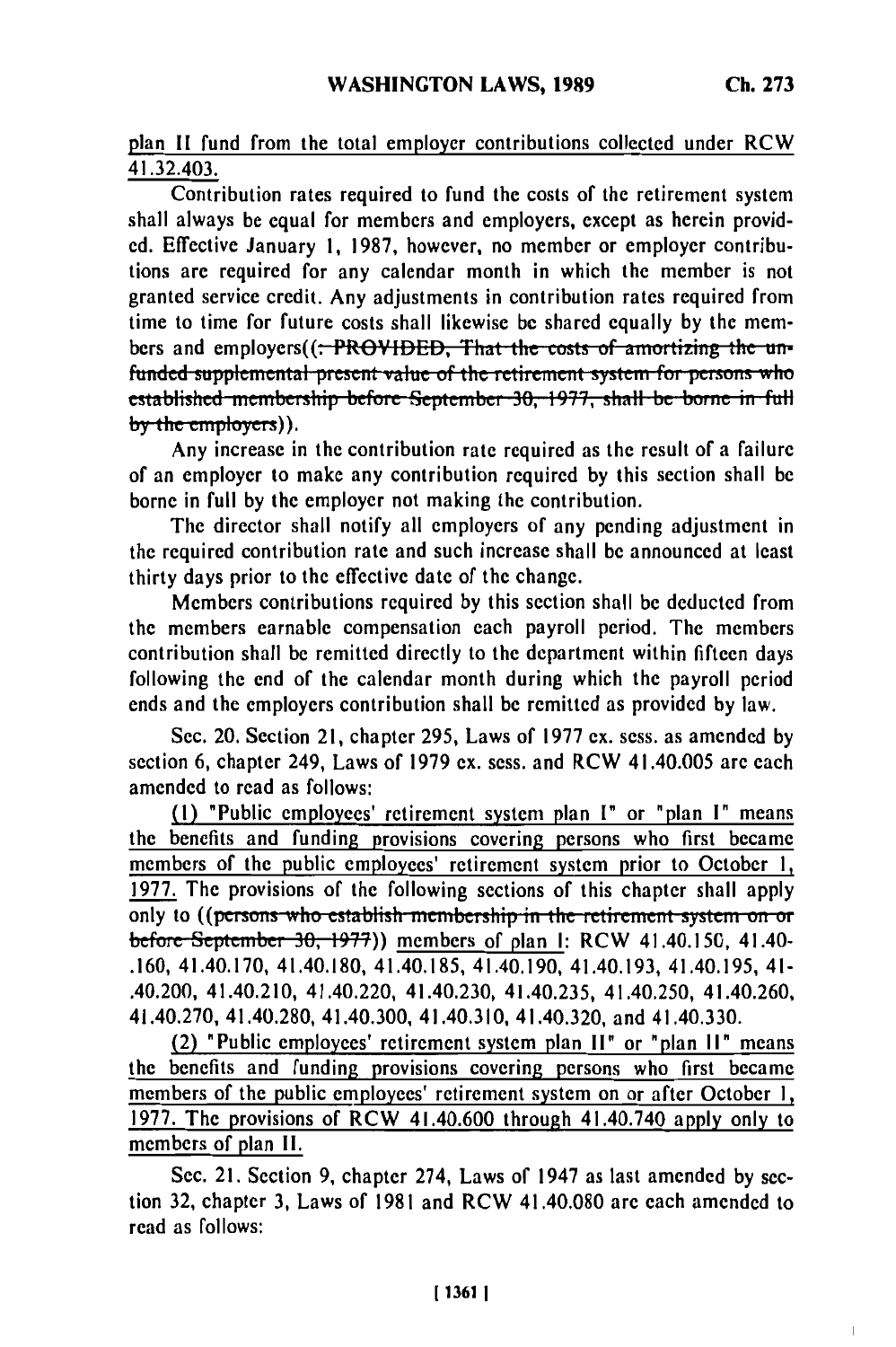**(1) All** bonds or other obligations purchased according to RCW 43- .84.150 shall be forthwith placed in the hands of the state treasurer who is hereby designated as custodian thereof, and it shall be his duty to collect the principal thereof and the interest thereon as the same becomes due and payable, and place the same when so collected into the retirement system's funds.

(2) The state treasurer shall be the custodian of all other funds of the retirement system and all disbursements therefrom shall be paid **by** the state treasurer upon vouchers duly authorized by the ((retirement board)) department and bearing the signature of the duly authorized officer of the ((retirement board)) department.

**(3)** The state treasurer is hereby authorized and directed to deposit any portion of the funds of the retirement system not needed for immediate use in the same manner and subject to all the provisions of law with respect to the deposit of state funds **by** such treasurer, and all interest earned **by** such portion of the retirement system's funds as may be deposited **by** the state treasurer in pursuance of authority herewith given shall be collected **by** him and placed to the credit of the retirement fund or the department of retirement systems expense fund.

(4) There is hereby established in the state treasury  $((tw<sub>o</sub>))$  three separate funds, namely:

(a) The public employees' retirement system plan **I** fund and the public employees' plan **11** fund, into which shall be paid all moneys received **by** the employees' plan II lund, into which shall be paid all moneys received by the<br>((retirement board)) department and from which shall be paid all refunds adjustments, retirement allowances and other benefits provided for herein. The plan **I** fund shall consist of all moneys paid to finance the benefits, provided to members of plan **I,** and the plan **It** fund shall consist of all moneys paid to finance the benefits provided to members of plan **II**. All contributions **by** members to the department of retirement systems expense fund as provided in RCW 41.40.330 and contributions **by** employers for the expense of operating the retirement system as provided for herein shall **be** transferred **by** the state treasurer from the retirement system fund to the department of retirement systems expense fund upon authorization of the ((retirement-board)) department;

**(b)** The department of retirement systems expense fund, from which shall be paid the expenses of the administration of the retirement system.

**(5)** In order to reimburse the department of retirement systems expense fund on an equitable basis the ((retirement board)) department shall, after crediting the estimated amount to be collected as employees' contributions, ascertain and report to each employer the sum necessary to defray its proportional share of the entire expense of the administration of this chapter during the ensuing biennium or fiscal year whichever may be required. Such sum is to be computed in an amount directly proportional to the estimated entire expense of the said administration as the ratio of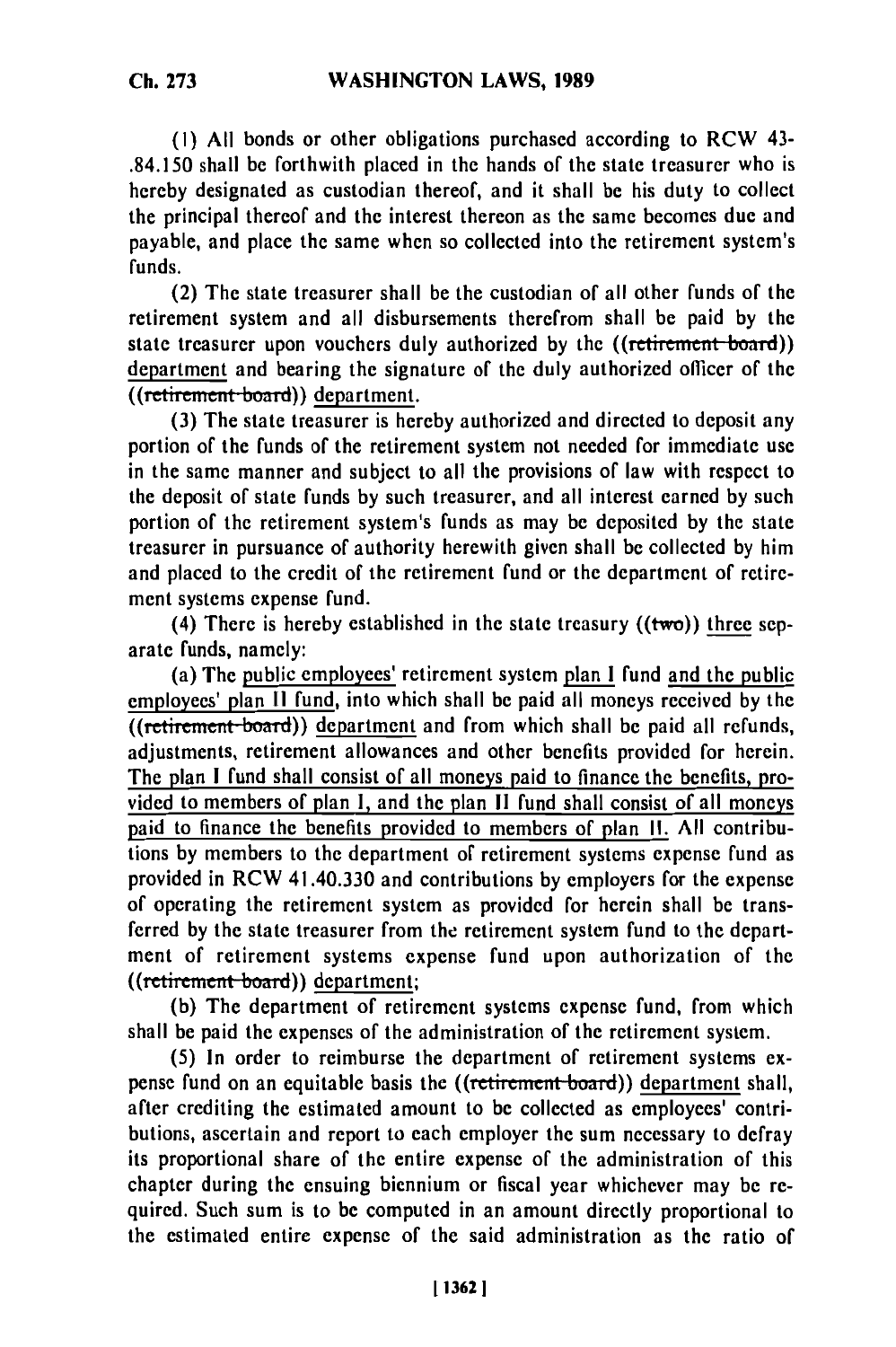monthly salaries of the employer's members bears to the total salaries of all members in the entire system. It shall then be the duty of all such employers to include in their budgets or otherwise provide the amounts so required.

(6) The ((retirement board)) department shall compute and bill each employer at the end of each month for the amount due for that month to the department of retirement systems expense fund and the same shall be paid as are its other obligations. Such computation as to each such employer shall be made on a percentage rate of salary established by the  $((**board**))$ department: PROVIDED, That the ((retirement board)) department may at its discretion establish a system of billing based upon calendar year quarters in which event the said billing shall be at the end of each such quarter.

(7) For the purpose of providing amounts to be used to defray the cost of such administration, the ((retirement board)) department shall ascertain at the beginning of each biennium and request from the legislature an appropriation from the department of retirement systems expense fund sufficient to cover estimated expenses for the said biennium.

Sec. 22. Section 4, chapter 231, Laws of 1957 as last amended by section 4, chapter 268, Laws of 1986 and RCW 41.40.361 are each amended to read as follows:

 $((+)$  For the purpose of this section, the "fundable employer liability" at any date shall be the present value of

(a) all future pension benefits payable in respect of all members in the retirement system at that date, and

(b) all future benefits in respect of beneficiaries then receiving retirement allowances or pensions.

(2) The contributions by the employer for benefits under the retirement system shall consist of the sum of a percentage of the compensation of members to be known as the "normal contribution", a percentage of such compensation to be known as the "unfunded liability contribution" and in the case of employers admitted to the retirement system after April 1, 1949; a percentage of such compensation to be known as the "additional contribution". The rates of such contributions shall be determined by the retirement-board on-the-basis of-assets and liabilities as shown by actuarial valuation: PROVIDED. That as to state employers effective July 1, 1973 the total combined contributions of the normal contribution and unfunded liability contribution shall not exceed a total combined percentage rate of seven percent for each employer unless authorized by the legislature.

(3) After the completion of each actuarial valuation subsequent to the first actuarial valuation of June 30, 1953, the retirement board shall determine the normal contribution rate and such contribution rate shall become effective in the ensuing biennium. In addition the board shall determine the additional employer contribution rate necessary to fund the benefits granted officials holding office pursuant to Articles II and III of the Constitution of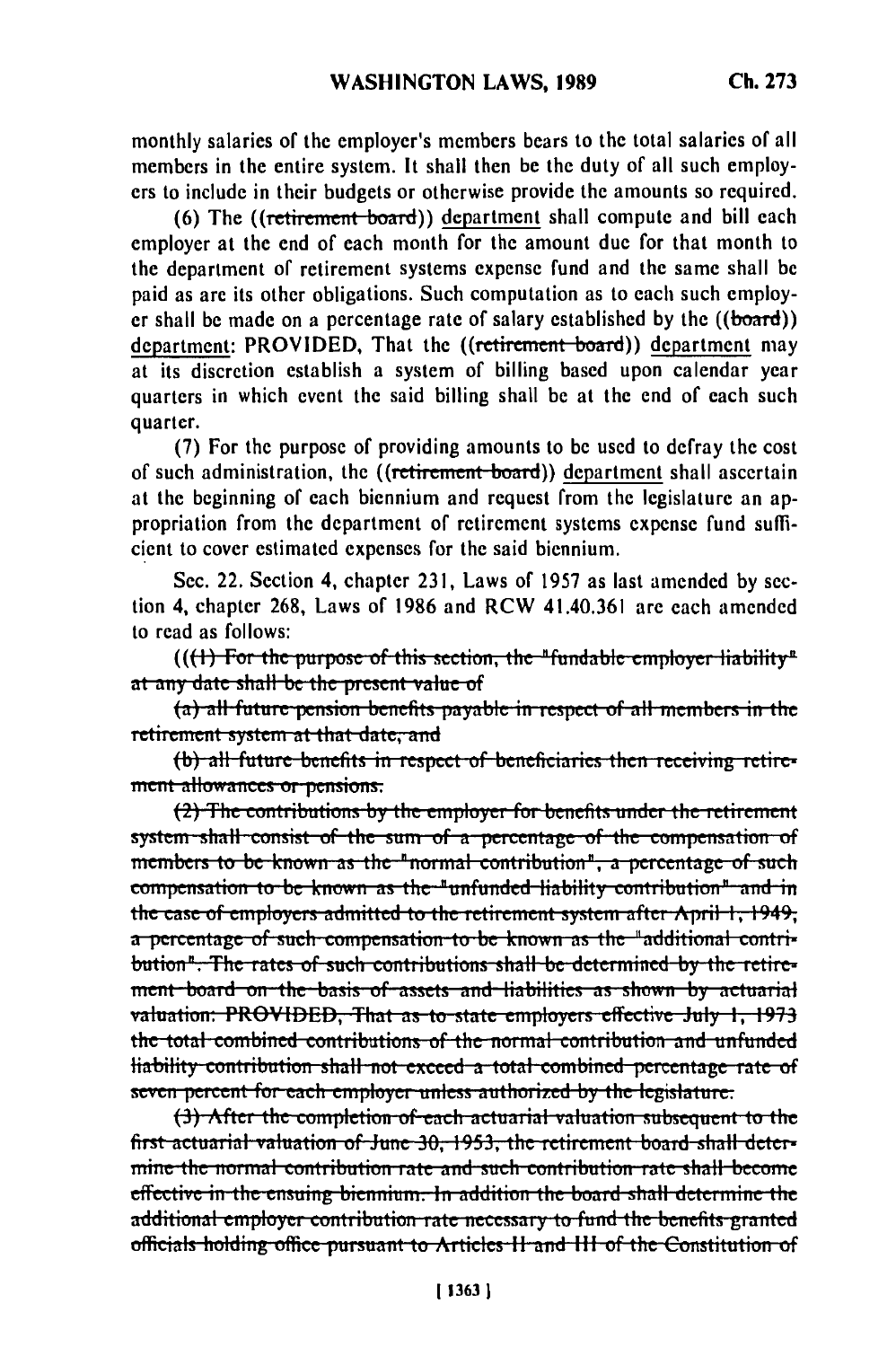the state of Washington and RCW 48.02.010. Said additional employer contribution rate shall be paid in the same manner as the normal contribution and the unfunded liability contribution. Until the unfunded liability contribution shall have been discontinued; such normal contribution rate shall be computed to be sufficient, when applied to the present value of the future compensation of the average new member entering the system, to provide for the payment of all prospective pension benefits in respect of such member. After the unfunded liability contributions have been discontinued; such normal contribution rate shall be determined as the uniform and constant percentage of the prospective compensation of all members of the retirement system at the date of such valuation which is equivalent to the excess of the fundable employer liability over the amount of funds currently standing to the credit of the benefit account fund.

(4) After the completion of each actuarial valuation subsequent to the first actuarial valuation of June 30, 1953, the retirement board shall determine the unfunded liability contribution, and such rate shall become effective in the ensuing biennium. The unfunded liability contribution rate shall be set at a percentage sufficient to provide for the amortization of unfunded retirement system liabilities over a period of not more than forty years from June 30, 1985. The unfunded liability shall be determined at such date as the excess of the fundable employer liability over the sum of the present value of the future normal contributions payable in respect of all members in the retirement system at that date, and the amount of all funds currently standing to the credit of the benefit account fund. The unfunded liability contributions shall continue until there remains no unfunded liability.

(5)) Any employer admitted to the retirement system after April 1, 1949, shall make an additional contribution until such time as the sum of such additional contributions equals the amount of contributions which such employer and employee would have been required to contribute between April 1, 1949, and the date of such employer's admission to the retirement system: PROVIDED, That either the employee or employer may make the contributions the employee would have made during the same period of time: PROVIDED FURTHER, That all additional contributions hereunder and under the provisions of RCW 41.40.160(2) must be completed within fifteen years from the date of the employer's admission. Employee contributions for these periods must be made before the member will receive credit for those periods of service, pursuant to such regulations as the  $(r_{\text{ce}})$ tirement board)) department may adopt.

 $((6)$  For the biennium beginning July 1, 1971, and ending June 30. 1973, only, and notwithstanding any other provision of the chapter, the rate determined by the board for state employer contributions shall be only the percentage of compensation for members equal to the "normal contribution<sup>"</sup> computed to be four and thirty=six one=hundredths percent of compensation:))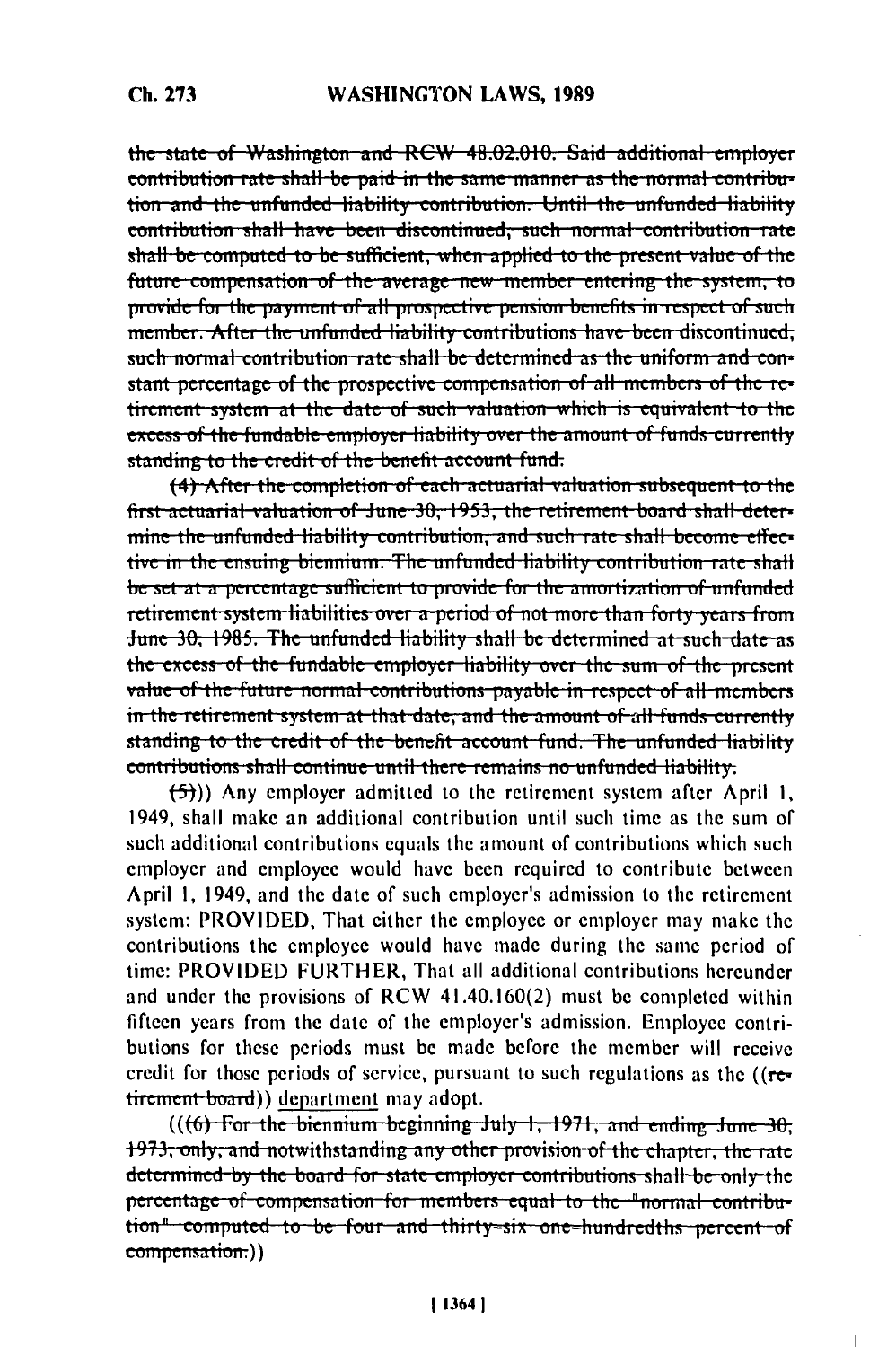$\begin{array}{c} \hline \end{array}$ 

Sec. 23. Section 38, chapter 274, Laws of 1947 as last amended by section 5, chapter 268, Laws of 1986 and RCW 41.40.370 are each amended to read as follows:

(1) The director shall  $((\text{assertain-and}))$  report to each employer the contribution rates ((necessary to meet present and future pension liabilities of the system)) required for the ensuing biennium or fiscal year, whichever is applicable. ((The amount to be so provided shall be computed by applying the rates of contribution as established by RCW 41.40.361 or 41.40.650 to an estimate of the total compensation earnable of all the said employer's members during the period for which provision is to be made.)

(2) Beginning ((April 1, 1949, or October 1, 1977, as the case may be)) September 1, 1990, the amount to be collected as the employer's contribution shall be computed by applying the applicable rates established  $((by RCW 41.40.361 or 41.40.650))$  in sections 1 through 9 of this act to the total compensation earnable of employer's members as shown on the current payrolls of the said employer. In addition, the director shall determine and collect the additional employer contribution rate necessary to fund the benefits granted officials holding office pursuant to Articles II and III of the Constitution of the state of Washington and RCW 48.02.010. Each said employer shall compute at the end of each month the amount due for that month and the same shall be paid as are its other obligations. Effective January 1, 1987, however, no contributions are required for any calendar month in which the member is not granted service credit.

(3) In the event of failure, for any reason, of an employer other than a political subdivision of the state to have remitted amounts due for membership service of any of the employer's members rendered during a prior biennium, the director shall bill such employer for such employer's contribution together with such charges as the director deems appropriate in accordance with RCW 41.50.120. Such billing shall be paid by the employer as, and the same shall be, a proper charge against any moneys available or appropriated to such employer for payment of current biennial payrolls.

Sec. 24. Section 6, chapter 295, Laws of 1977 ex. sess. as last amended by section 6, chapter 268, Laws of 1986 and RCW 41.40.650 are each amended to read as follows:

The required contribution rates to the retirement system for both members and employers shall be established by the director from time to time as may be necessary upon the advice of the state actuary. The state actuary shall use the aggregate actuarial cost method to calculate contribution rates. The employer contribution rate calculated under this section shall be used only for the purpose of determining the amount of employer contributions to be deposited in the plan II fund from the total employer contributions collected under RCW 41.40.370.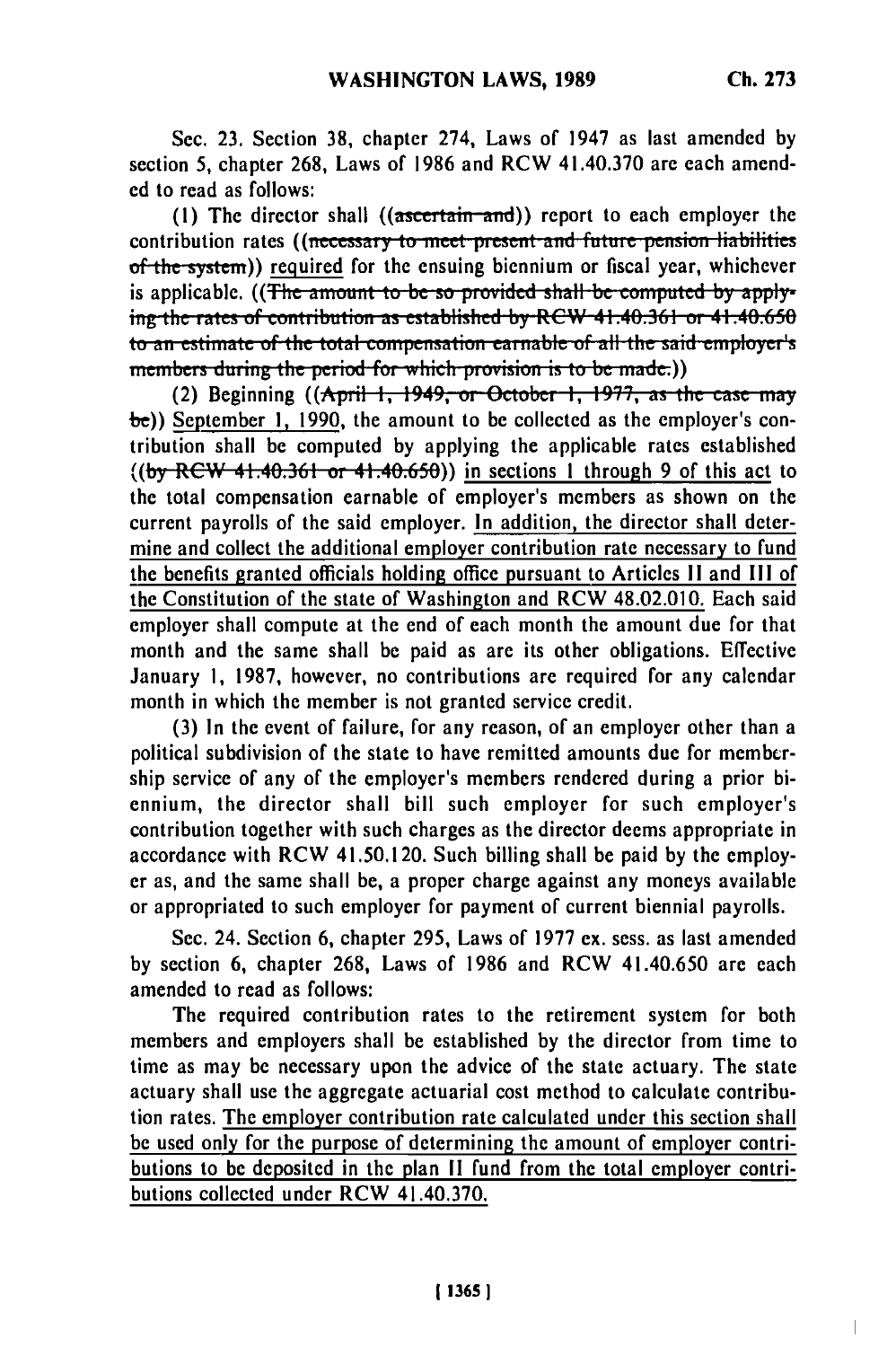Contribution rates required to fund the costs of the retirement system shall always be equal for members and employers, except as herein provided. Effective January 1, 1987, however, no member or employer contributions are required for any calendar month in which the member is not granted service credit. Any adjustments in contribution rates required from time to time for future costs shall likewise be shared equally by the members and employers((<del>: PROVIDED, That the costs of amortizing the un-</del> funded supplemental present value of the retirement system for persons who established membership before September 30, 1977, shall be borne in full by the employers)).

Any increase in the contribution rate required as the result of a failure of an employer to make any contribution required by this section shall be borne in full by the employer not making the contribution.

The director shall notify all employers of any pending adjustment in the required contribution rate and such increase shall be announced at least thirty days prior to the effective date of the change.

Members contributions required by this section shall be deducted from the members compensation earnable each payroll period. The members contribution and the employers contribution shall be remitted directly to the department within fifteen days following the end of the calendar month during which the payroll period ends.

Sec. 25. Section 43.43.220, chapter 8, Laws of 1965 as amended by section 2, chapter 180, Laws of 1973 1st ex. sess. and RCW 43.43.220 are each amended to read as follows:

 $((+)$ ) The Washington state patrol retirement fund shall be the fund from which shall be paid all retirement allowances or benefits in lieu thereof which are payable as provided herein. The expenses of operating the retirement system shall be paid from appropriations made for the operation of the Washington state patrol.

 $((2)$  The "fundable employer liability" at any date shall be the present value of:

(a) All future pension benefits payable in respect of all members in the retirement system at that date, and

(b) All future benefits in respect of beneficiaries then receiving retirement allowances or pensions.

(3) The contributions by-the state for benefits under the retirement system shall consist of the sum of a percentage of the compensation of members to be known as the "normal contribution", and a percentage of such compensation to be known as the "unfunded liability contribution". The rates of such contributions shall be determined by the retirement board on the basis of assets and liabilities as shown by actuarial valuation.

(4) After the completion of each actuarial valuation, the retirement board shall determine or redetermine the normal contribution rate and such contribution rate shall become effective in the ensuing biennium. Until the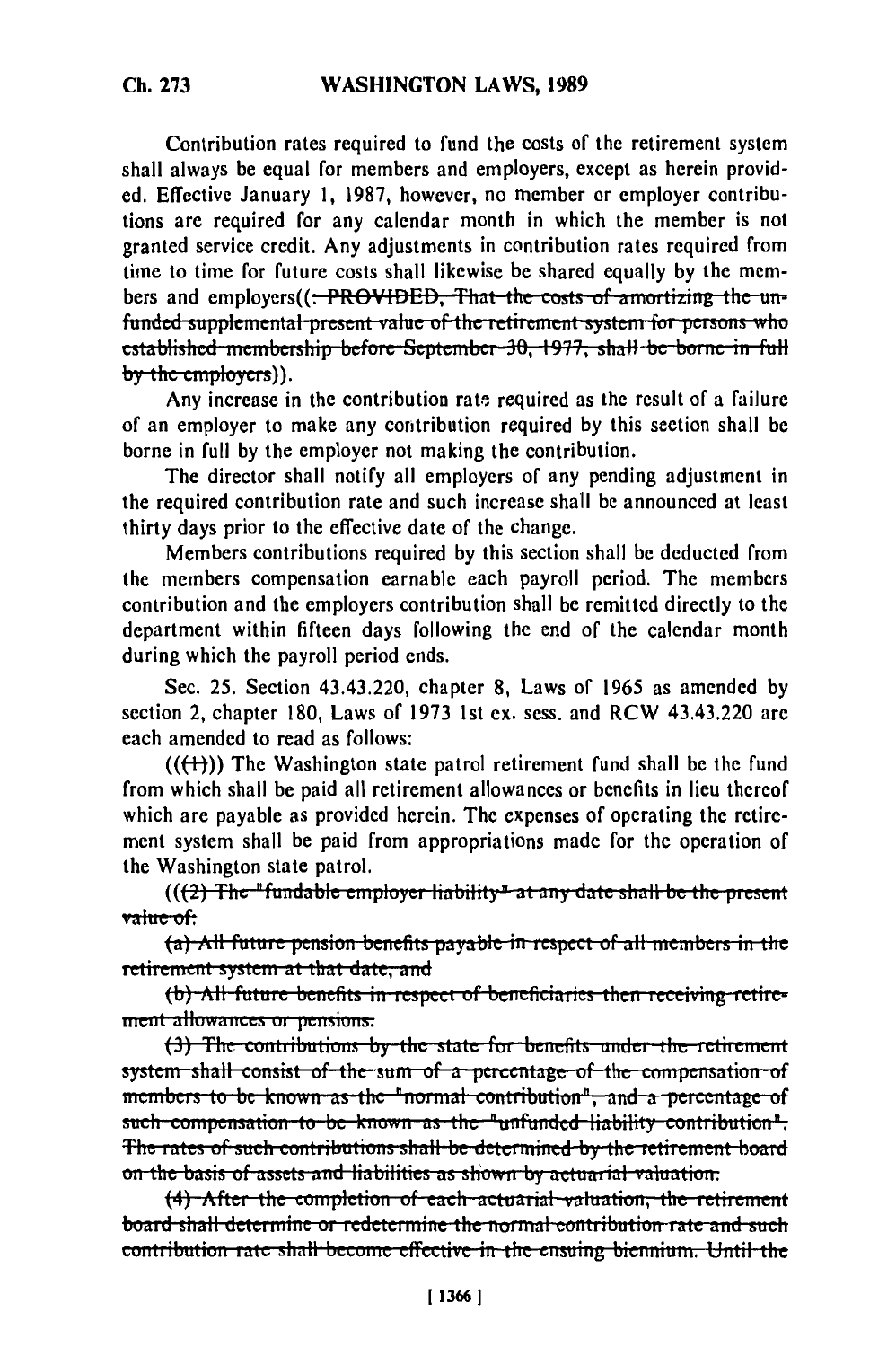unfunded liability contribution shall have been discontinued, such normal contribution rate shall be computed to be sufficient, when applied to the present value of the future compensation of the average new member entering the system, to provide for the payment of all prospective pension benefits in respect of such member. After the unfunded liability contributions have been discontinued, such normal contribution rate shall be determined as the uniform and constant percentage of the prospective compensation of all members in the retirement system at the date of such valuation which is equivalent to the excess of the fundable employer liability over the amount of funds currently standing to the credit of the retirement fund.

(5) After the completion of each actuarial valuation, the retirement board shall determine or redetermine the unfunded liability contribution rate, and such rate shall become effective in the ensuing biennium. The unfunded liability contribution rate shall not be less than the uniform and constant percentage of the prospective compensation of all members in the retirement system for the forty-year period following the date of such valuation which is couivalent to the unfunded liability. The unfunded liability shall be determined at such date as the excess of the fundable employer liability over the sum of the present value of the future normal contributions payable in respect of all members in the retirement system at that date, and the amount of all funds currently standing to the credit of the retirement fund. The unfunded liability contributions shall continue until there remains no unfunded liability.

(6) The retirement board shall estimate biennially the amount required to maintain the retirement fund for the ensuing biennium.))

Sec. 26. Section 43.88.090, chapter 8, Laws of 1965 as last amended by section 35, chapter 505, Laws of 1987 and RCW 43.88.090 are each amended to read as follows:

(1) For purposes of developing budget proposals to the legislature, the governor shall have the power, and it shall be the governor's duty, to require from proper agency officials such detailed estimates and other information in such form and at such times as the governor shall direct. The estimates for the legislature and the judiciary shall be transmitted to the governor and shall be included in the budget without revision. The estimates for state pension contributions shall be based on the rates provided in sections 1 through 9 of this act. Copies of all such estimates shall be transmitted to the standing committees on ways and means of the house and senate at the same time as they are filed with the governor and the office of financial management.

(2) Estimates from each agency shall include goals and objectives for each program administered by the agency. The goals and objectives shall, whenever possible, be stated in terms of objective measurable results. The estimates shall include statements or tables which indicate, by agency, the state funds which are required for the receipt of federal matching revenues.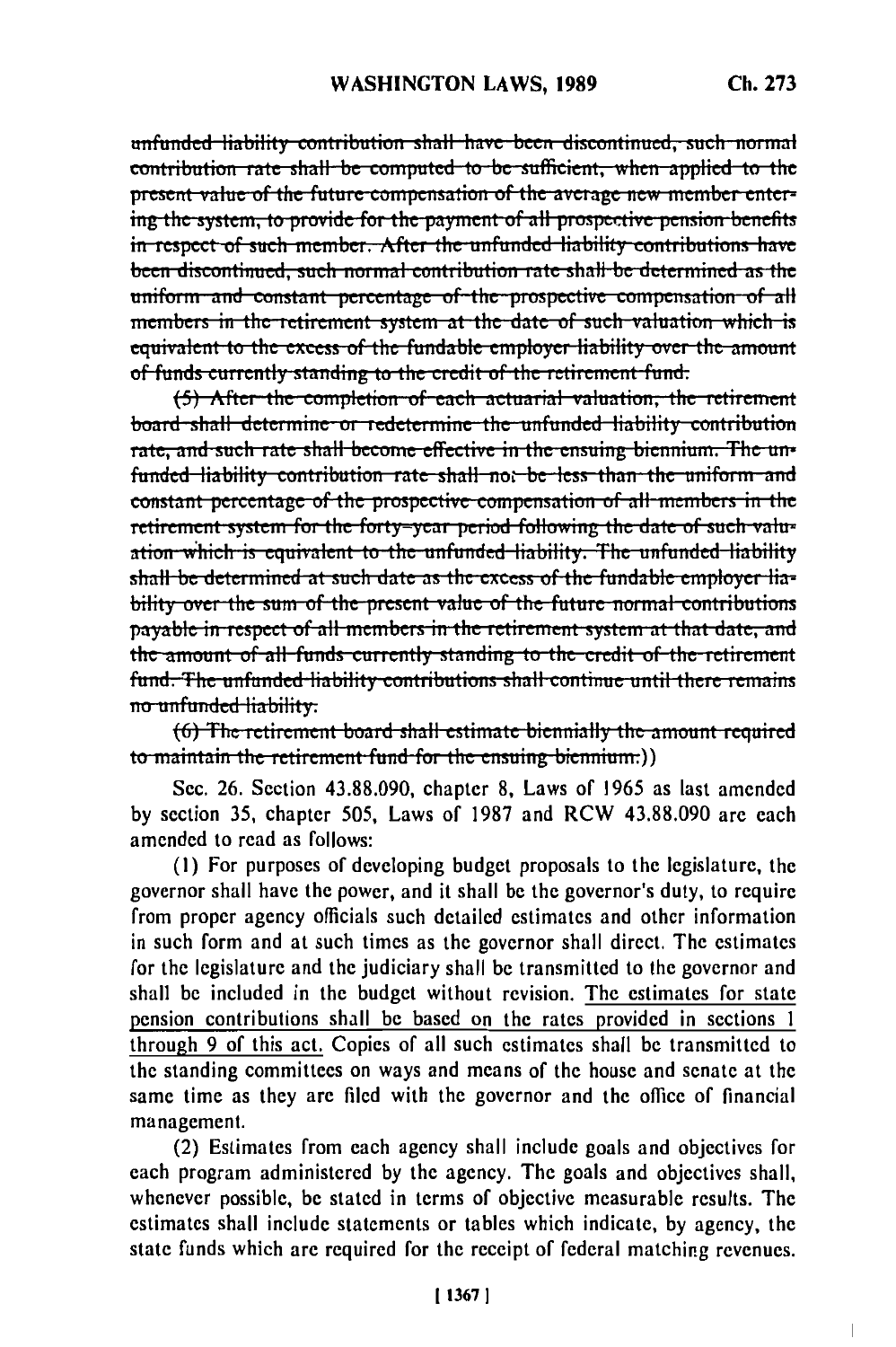The estimates shall be revised as necessary to reflect legislative enactments and adopted appropriations and shall be included with the initial biennial allotment submitted under RCW **43.88.110.**

**(3)** In the year of the gubernatorial election, the governor shall invite the governor-elect or the governor-elect's designee to attend all hearings provided in RCW **43.88.100;** and the governor shall furnish the governorelect or the governor-elect's designee with such information as will enable the governor-elect or the governor-elect's designee to gain an understanding of the state's budget requirements. The governor-elect or the governorelect's designee may ask such questions during the hearings and require such information as the governor-elect or the governor-elect's designee deems necessary and may make recommendations in connection with any item of the budget which, with the governor-elect's reasons therefor, shall be presented to the legislature in writing with the budget document. Copies of all such estimates and other required information shall also be submitted to the standing committees on ways and means of the house and senate.

Sec. **27.** Section **17,** chapter 274, Laws of 1947 as last amended **by** section 4, chapter **155,** Laws of **1965** and RCW 41.40.160 are each amend**ed** to read as follows:

**(I)** Subject to the provisions of RCW 41.40.150, at retirement the total service credited to a member shall consist of all his membership service and, if he is an original member, all of his certified prior service.

(2) Employees of a public utility or other private enterprise all or any portion of which has been heretofore or may be hereafter acquired **by** a public agency as a matter of public convenience and necessity, where it is in the public interest to retain the trained personnel of such enterprise, all service to that enterprise shall, upon the acquiring public agency becoming an employer as defined in RCW 41.40.010(4) be credited on the same basis as if rendered to the said employer: PROVIDED, That this shall apply only to those employees who were in the service of the enterprise at or prior to the time of acquisition **by** the public agency and who remain in the service of the acquiring agency until they attain membership in the state employees' retirement system; and to those employees who were in the service of the enterprise at the time of acquisition **by** the public agency and subsequently attain membership through employment with any participating agency: PROVIDED FURTHER, In the event that the acquiring agency is an employer at the time of the acquisition, employer's contributions in connection with members achieving service credit hereunder shall be made on the same basis as set forth in RCW 41.40.361 and 41.40.370 for an employer admitted after April **1,** 1949.

Sec. **28.** Section **1,** chapter **75,** Laws of **1971** and RCW 41.40.405 are each amended to read as follows:

**(1)** On and after January **1, 1972,** every city and town then participating in the state-wide city employees' retirement system under the provisions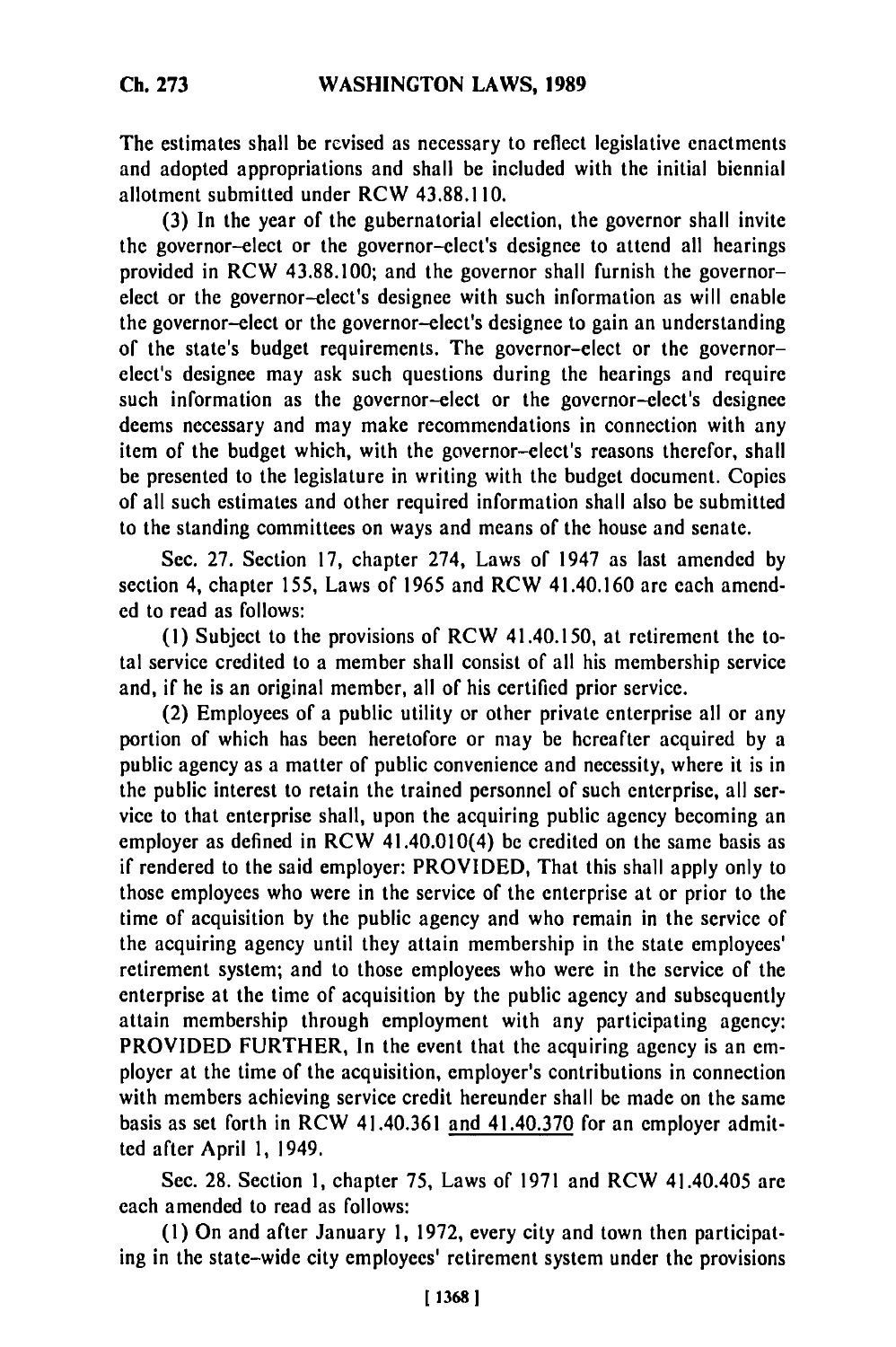of chapter 41.44 RCW shall be an employer under this chapter and every person employed thereby on or after January 1, 1972, who is eligible for membership under RCW 41.40.120, exclusive of subsection (4) thereof, shall be a member of the Washington public employees' retirement system to the exclusion of any pension system existing under any prior law and participate on the same basis as a person who first becomes a member through the admission of any employer under RCW 41.40.410 on and after April 1, 1949. Each such city and town becoming an employer under the meaning of this chapter shall make contributions to the funds of the Washington public employees' retirement system as provided in RCW 41- .40.080((, 41.40.361 excluding subsection (5) thereof.)) and ((RCW)) 41-.40.370 and its employees becoming members of the Washington public employees' retirement system shall thereafter contribute to the employees' savings fund at the rate established under the provisions of RCW 41.40.330.

(2) After June 10, 1971, no additional cities or towns shall be eligible to elect to become participants in the state-wide city employees' retirement system provided for in chapter 41.44 RCW.

Sec. 29. Section 57, chapter 80, Laws of 1947 as last amended by section 1, chapter 237, Laws of 1986 and RCW 41.32.570 are each amended to read as follows:

**(1)** Any retired teacher who enters service in any public educational institution in Washington state shall cease to receive pension payments while engaged in such service: PROVIDED, That service may be rendered up to seventy-five days per school year without reduction of pension.

(2) Subsection **(1)** of this section shall apply to all persons governed by the provisions of  $((R<sub>FW-41.32.005)</sub>)$  plan I, regardless of the date of their retirement, but shall apply only to benefits payable after June 11, 1986.

NEW SECTION. Sec. 30. The following acts or parts of acts are each repealed:

(1) Section 1, chapter 78, Laws of 1949, section 86, chapter 3, Laws of 1983 and RCW 41.04.040;

(2) Section 2, chapter 78, Laws of 1949, section 87, chapter 3, Laws of 1983 and RCW 41.04.050;

(3) Section 2, chapter 105, Laws of 1975-'76 2nd ex. sess. and RCW 41.04.280;

(4) Section **11,** chapter 80, Laws of 1947 and RCW 41.32.110;

(5) Section 10, chapter 189, Laws of 1973 1st ex. sess. and RCW 41- .32.4982;

(6) Section 1, chapter 85, Laws of 1975-'76 2nd ex. sess. and RCW 41.32.4983;

(7) Section 7, chapter 274, Laws of 1947, section 4, chapter 291, Laws of 1961 and RCW 41.40.065;

(8) Section 15, chapter 80, Laws of 1947 and RCW 41.32.150;

(9) Section 43.43.200, chapter 8, Laws of 1965 and RCW 43.43.200;